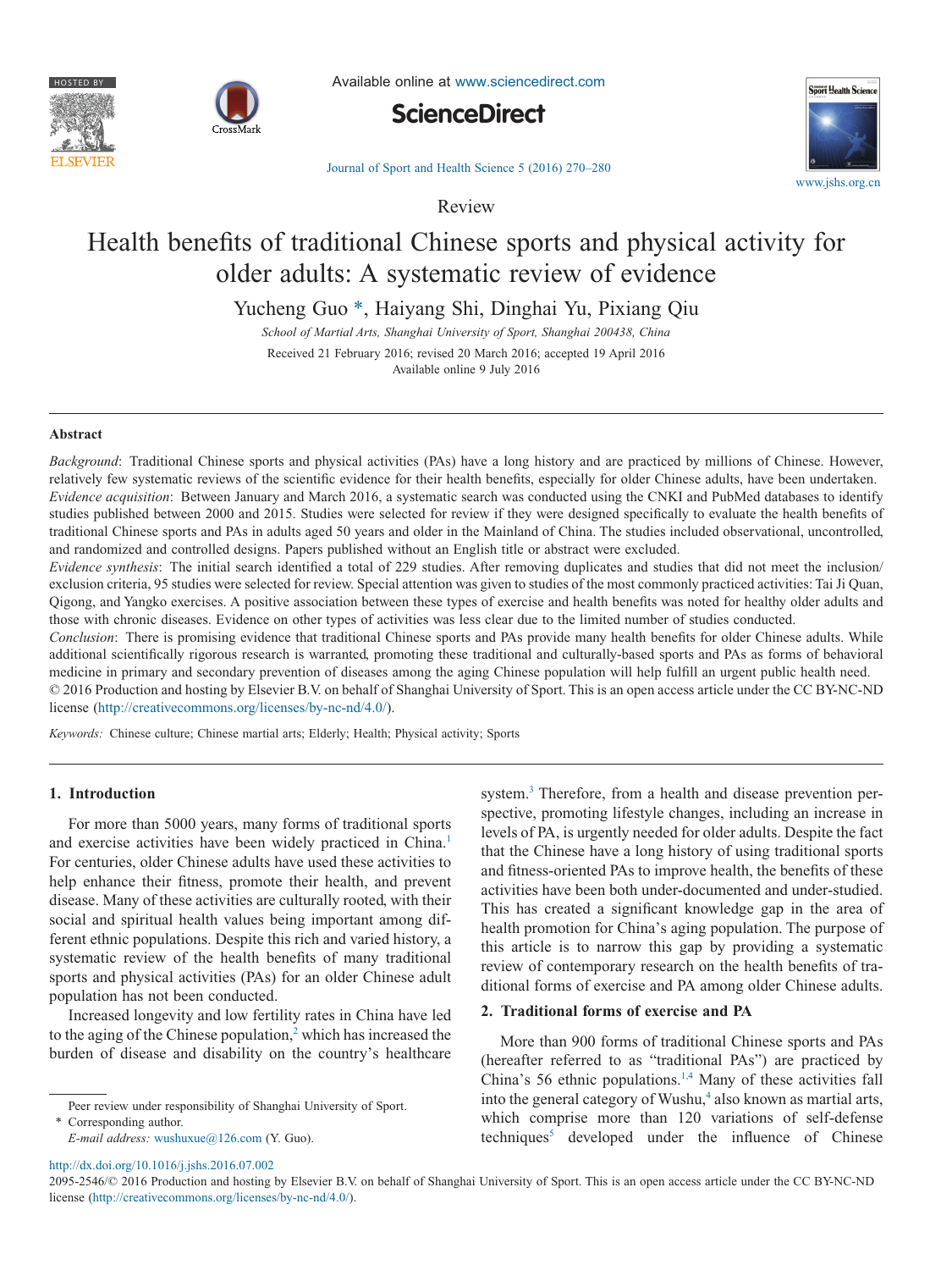Confucianism, Buddhism, and Taoism. Historically, the practice of these martial arts has been credited with improving fitness, cultivating morality, and strengthening self-defense capabilities. In our contemporary era, these activities also function as forms of cultural exchange, entertainment, and commercialized sports performances.

During the past 3 decades, traditional Chinese PAs such as Tai Ji Quan and Qigong<sup>4,6</sup> have gained significant international recognition as a means of promoting cultural, educational, and health values.<sup>7</sup> There is growing research evidence that supports the claims for the health benefits of these 2 types of traditional Chinese activities. $8-16$  However, the health benefits of other culturally-based traditional PAs being practiced in China, such as Yangko dance, diabolo, kicking shuttlecocks, Mulan Quan, dragon-boat racing, Tibetan Guozhuang dance, rope skipping, and drum beating,<sup>4</sup> have not been well documented. Of these activities, Yangko dance is the most popular one practiced by older adults in the northern part of China. In the following sections, we provide a general description of these 3 most common PAs (Tai Ji Quan, Qigong, Yangko dance) practiced by older Chinese adult populations.

#### *2.1. Tai Ji Quan*

Tai Ji Quan, as part of Wushu, consists of various techniques established on the basis of the rudimentary premise of yin-yang (as represented by Tai Ji) that gives rise to mind-driven interactive combative actions or exercise movements (as represented by the word "Quan"). Tai Ji Quan has different schools or styles, including classic Chen, Yang, Wǔ, Wú, and Sun styles, and are often practiced with variations in performance routines (e.g., solo or with weapons) and complexity of the forms.<sup>5</sup> Tai Ji Quan has traditionally been practiced for multiple purposes, including self-defense, mindful nurturing of well-being, and fitness enhancement.<sup>6</sup> As a traditional PA, it is one of the most popular activities practiced by older Chinese adults and people around the world[.7](#page-7-5) Several Chinese scholars have provided comprehensive reviews on the health benefits of Tai Ji Quan in China.<sup>17-21</sup>

# *2.2. Qigong*

Qigong involves either a static (stationary) or dynamic set of meditative exercises that are carried out, like Tai Ji Quan, with the intention of integrating one's mental energy, coordinated breathing, and physical movements. In theory, Qigong shares many similarities with Tai Ji Quan in that it is deeply rooted in the ancient Chinese culture and traditional Chinese medicine. In practice, Qigong exercises have been viewed for centuries as a means of cultivating internal energy, invigorating internal organs, and aiding in the healing of the human body.<sup>22</sup> Various types of Qigong form or exercise exist, but some of the most common types are Wu Qin Xi (Wuqinxi, also known as "frolics of 5 animals"), Ba Duan Jin (Baduanjin, also known as "8 Strands of Silk Brocade"),<sup>23</sup> Yi Jin Jing, Liu Zi Jue, Ma Wang Dui Dao Yin Shu (Mawangdui Daoyin exercises). Most Qigong exercises are performed slowly and gently, making them particularly suitable and appealing to older adults.

#### *2.3. Yangko dance*

Having a much shorter history than Tai Ji Quan or Qigong, Yangko dance, a form of dance with variations in style, originated in rural areas of northern China. The word "Yangko" literally means "dance and chant in synchronization with folk music". Movements in Yangko dance involve vigorous and quick aerobic dancing with many variations in styles and forms. It is one of the most popular community-based PAs and is performed in streets, open spaces, and at cultural festivals. Although there is limited formal documentation about Yangko, it is evident from anecdotal sources that it is intended as a PA that promotes health.

# **3. Evidence acquisition**

#### *3.1. Literature search*

Between January and March 2016, a comprehensive search of the literature on traditional PAs in the Mainland of China was conducted by a panel consisting of the first 2 authors of this article and an international scholar who is an expert in PA and aging. To identify relevant studies, the Chinese National Knowledge Infrastructure (CNKI), a major, high-yielding Chinese literature database, was used to search for studies published in Chinese or English between 2000 and 2015. To ensure inclusion of papers published in international English-language journals, an additional search was conducted in PubMed (U.S. National Library of Medicine). Primary search terms included "traditional Chinese sports", "traditional PAs", "Wushu", "Tai Chi", "Tai Ji Quan", and "Qigong". These terms were coupled with "older adults", "physical activity", "exercise", and "mass sports". These phrases were used to search both the text and subject headings wherever possible.

#### *3.2. Inclusion and exclusion criteria*

The inclusion criteria for research studies reviewed in this article required that they focus on examining the health benefits derived from the practice of traditional PAs by older Chinese adults and that they have clearly described and operationalized target outcome measures. To better understand the scope of research conducted in China, both observational (i.e., observations made without any interventions (e.g., cohort studies, case–control studies, or cross-sectional studies)) and experimental (uncontrolled (e.g., single-group pre–post design studies) or controlled (non-randomized studies or randomized controlled trials; non-RCTs/RCTs)) studies were considered. Studies that involved individuals aged 50 years and older were included. This minimum age limit was established because a significant number of studies included this age cohort as part of the health outcome evaluations of traditional PAs for older adults.

Papers published without an English title or abstract were excluded. In addition, studies that did not have a specific focus on traditional PAs in China were excluded. Randomized studies in which there was not a minimal attention control condition were not included.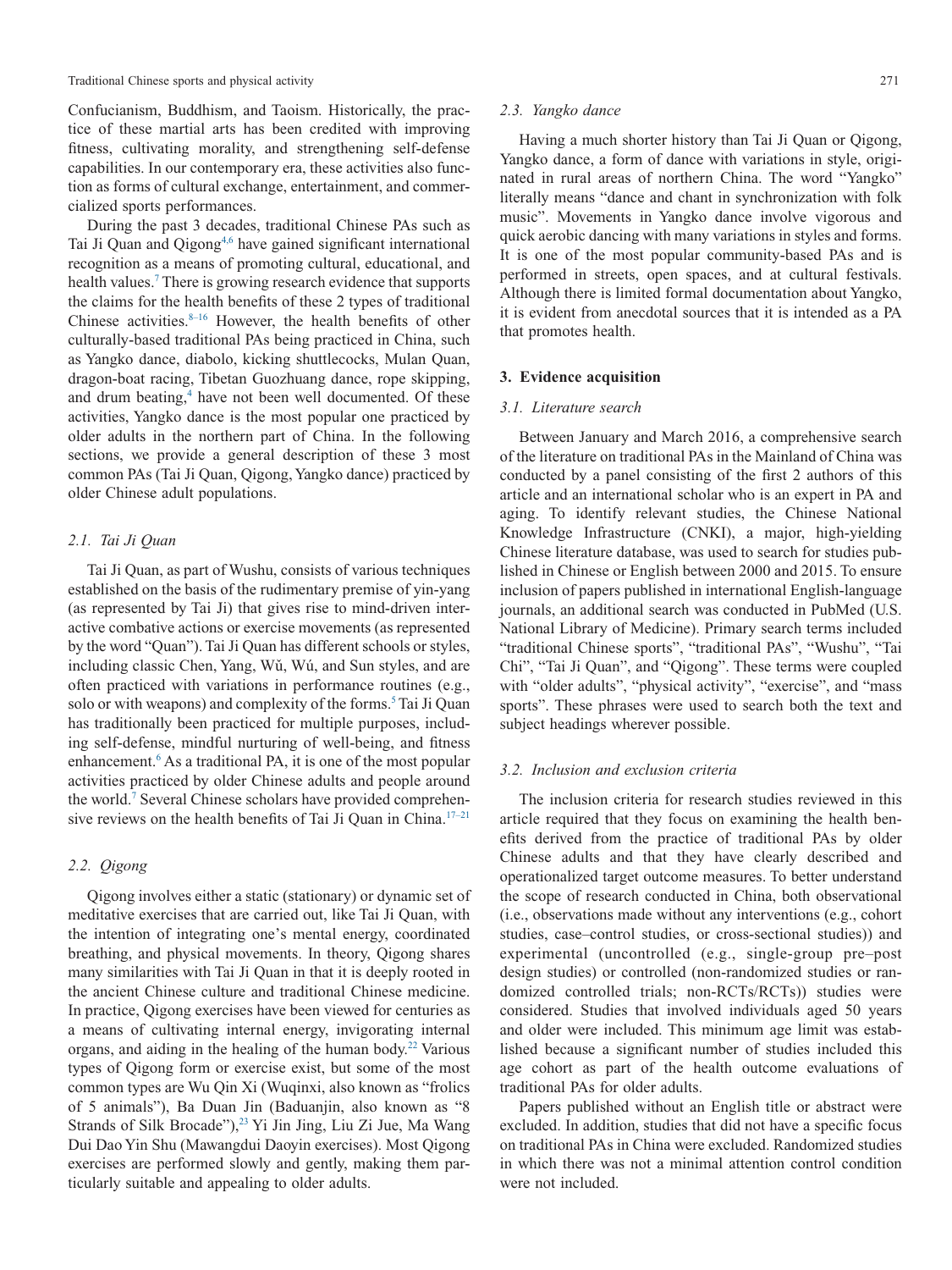#### *3.3. Selection and identification of studies*

All titles and abstracts retrieved through the search were independently scanned and reviewed by the panel for relevance. Potential studies that met the eligibility criteria were further retrieved with the full text of the article and reviewed in detail by the panel members. This involved an appraisal of activity types, study designs (observational, non-RCTs, RCTs), study measures and outcomes, and type of prevention (primary *vs*. secondary). Identified studies were entered into a coding frame using Microsoft Office Excel 2007 (Microsoft Corp., Redmond, WA, USA) and the data extracted from each study were subsequently synthesized and tabulated. Where there was uncertainty in content, a third reviewer was consulted and a decision was then made, upon consensus, regarding inclusion.

# *3.4. Data extraction*

The initial search of the 2 databases yielded a total of 229 published studies. After removing duplicates and those that failed to meet the inclusion criteria, a total of 95 studies were thoroughly appraised and included in this review. Of these studies, 42 were observational or uncontrolled/non-RCTs and 53 were RCTs. A total of 10 studies (11%) included in this review were published in English-language journals and 85 (89%) were published in Chinese academic journals. Fig. 1 displays the data extraction process and the number of studies, shown by exercise type, sorted by study design—RCTs *vs*. other (i.e., observational or non-RCTs)—that were included in this review. The traditional PAs that received the most extensive research attention were Tai Ji Quan  $(n = 54)$  and Qigong  $(n = 27)$ . These 2 exercise types were followed by Yangko dance  $(n = 8)$  and other activities  $(n=6)$ .

#### *3.5. Quality assessment*

Due to inclusion of studies with various designs (i.e., observational, uncontrolled, and controlled non-randomized and

randomized studies), a formal quality assessment was not conducted. All studies that met the inclusion/exclusion criteria were included in the systematic review.

#### **4. Results**

All studies included in this review are identified in the reference list at the end of the article. Of the 95 studies reviewed, there was a great deal of overlap and similarity in study topics, study objectives, and health outcomes. In what follows, we summarize the evidence from research studies on the 3 most commonly practiced traditional PAs—Tai Ji Quan, Qigong, and Yangko dance—for their respective levels of primary and secondary prevention of chronic diseases such as hypertension, cardiovascular diseases, diabetes, cancer, obesity, and osteoporosis.

# *4.1. Tai Ji Quan*

#### *4.1.1. Primary prevention*

Of the 54 studies identified on Tai Ji Quan, 25 (46%) used cross-sectional, non-randomized designs and 29 (54%) used an RCT design. Health outcomes measured in these studies varied significantly and included psychosocial, quality of life, mental, physical, physiological, and biological outcomes.

*4.1.1.1. Health risk.* In a large-scale, cross-sectional study conducted in the city of Shiyan in Hubei province, healthy individuals aged 50–70 years ( $n = 15,514$ ) who practiced Tai Ji Quan were compared to those who did not practice it. $22$ The results showed that practicing Tai Ji Quan was associated with a reduced risk of having metabolic syndrome (odds ratio =  $0.72$ ,  $95\%$  confidence interval:  $0.60-0.88$ ). The study also indicated a dose–response relationship, suggesting that each 1 h/week increment in Tai Ji Quan practice was associated with a 5% lower risk of metabolic syndrome.

Tai Ji Quan exercise was also associated with lowering high lipid profiles in older adults. For example, studies showed that



Fig. 1. Data extraction process. RCTs = randomized controlled trials.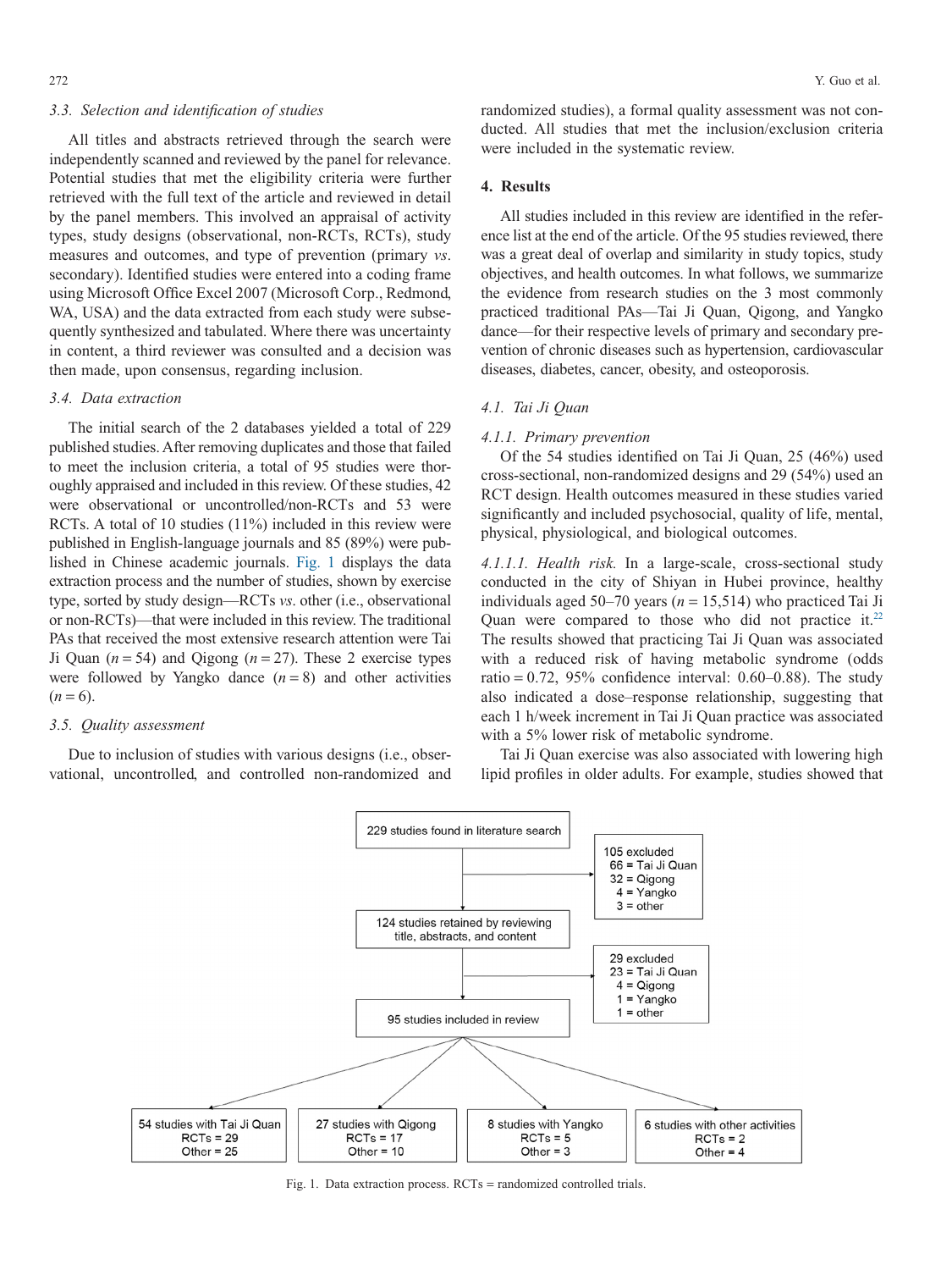long-term Tai Ji Quan exercisers, compared to those who did no exercise, tended to have reductions in blood cholesterol, lowdensity lipoprotein cholesterol (LDL-C), and triglycerides  $(TG)$ ,<sup>24</sup> as well as improvements in high-density lipoprotein cholesterol (HDL-C) levels.<sup>24-26</sup> These observations were confirmed in both non-RCTs and RCTs.<sup>27,28</sup>

*4.1.1.2. Physical and mental health.* Several cross-sectional studies indicated that older adults who practiced Tai Ji Quan regularly reported better mental and physical health,<sup>29,30</sup> mental well-being, $31$  flexibility, $30-32$  reaction time,  $32$  walking speed,  $33$ and mobility<sup>34</sup> compared to people who did not practice Tai Ji Quan. One RCT demonstrated that Tai Ji Quan training significantly improved times for 10 m walking at a normal pace<sup>35</sup> and another RCT showed improvement in mental health and quality of life among older adults[.36](#page-8-12)

*4.1.1.3. Global cognitive function.* Regular or long-term practice of Tai Ji Quan was associated with improved global cognitive function[.33](#page-8-9) This result was confirmed in an RCT that showed that a 6-month intervention significantly improved older adults' global cognitive function.<sup>35</sup>

*4.1.1.4. Sleep quality.* In an uncontrolled, single-group study, investigators showed that a 48-week Tai Ji Quan intervention administered to college retirees significantly improved their quality of sleep in terms of sleep latency, duration, and efficiency.<sup>37</sup>

*4.1.1.5. Balance and strength.* A number of cross-sectional studies showed that Tai Ji Quan was associated with better balance, stronger hand grip, and increased limb strength.<sup>29–33,38,39</sup> Two non-RCTs showed improved vestibular function in older women $40$  and better static postural balance in older adults[.41](#page-8-15) Six RCTs that involved a Tai Ji Quan intervention showed a significant improvement in strength and balance $35,42-44$  and joint proprioception<sup>45</sup> among older adults.

# *4.1.1.6. Cardiovascular fitness, cardiopulmonary function,*

*and lung function.* Cross-sectional studies demonstrated that long-term Tai Ji Quan practice was associated with better oxygen consumption, lung function,<sup>39</sup> and cardiopulmonary and cardiovascular functions.<sup>46,47</sup> One prospective study with long-term follow-up showed that Tai Ji Quan participants benefited from improved cardio output.<sup>48</sup> Both non-RCTs and RCTs showed that Tai Ji Quan significantly improved older adults' cardiovascular $49-51$  and lung functions.<sup>52</sup>

#### *4.1.1.7. Bone mineral density (BMD) and bone*

*metabolism.* Studies indicated that Tai Ji Quan may be beneficial for bone health. For example, studies showed that frequent and long-term Tai Ji Quan exercisers tended to have a higher level of BMD and better bone metabolism than those who did not practice Tai Ji Quan[.24](#page-8-3) Bone density can also be improved through Tai Ji Quan training. In 1 RCT, investigators showed that a 12-month intervention resulted in significantly improved calcaneus BMD among elderly women.<sup>44</sup>

*4.1.1.8. Immune system.* Both uncontrolled and controlled studies showed that Tai Ji Quan was associated with improve-

ment in various immunological outcomes in older adults.<sup>52–55</sup> For example, 1 uncontrolled study showed improvement in Th1/Th2 cell balance after 6 months of Tai Ji Quan intervention[.54](#page-8-23) In addition, 3 RCTs showed that Tai Ji Quan interventions yielded positive results in terms of increases in the number of natural killer cells, $56$  improved immunoglobulins (i.e., IgA, IgG, IgM),<sup>52</sup> and enhanced Th1 immune response.<sup>56</sup>

*4.1.1.9. Gene expression of muscle.* In a single-group, uncontrolled study, investigators found that gene expression patterns in the skeletal muscle were altered after a 12-week Tai Ji Quan intervention in a group of healthy older adults, $57$  indicating that Tai Ji Quan training, like other exercises, may regulate genes in the skeletal muscle.

*4.1.1.10. Other.* In a comparative RCT, investigators evaluated the health benefits across 3 traditional activities involving Tai Ji Quan, Mulan Quan, and Qigong.<sup>58</sup> Although no between-group comparisons were made, the results of the study showed that participants across all 3 exercise groups had significant improvement in blood pressure, lung capacity, flexibility, balance, and hand grip strength.

# *4.1.2. Secondary prevention*

Tai Ji Quan has long been promoted as a means to maintain health and prevent disease. This traditional view of Tai Ji Quan practice, however, has expanded over the past 2 decades, thanks to research. An increasing number of studies have evaluated the therapeutic value of Tai Ji Quan training in attenuating symptoms or improving conditions in patients with chronic diseases. To date, studies on secondary prevention, most of which involve RCTs, suggest that practicing Tai Ji Quan can help improve the health of older Chinese adults who have chronic medical or disease conditions.

*4.1.2.1. Hypertension.* Two non-RCTs evaluated the effect of Tai Ji Quan practice in older adult patients with essential hypertension. The results of these studies showed that Tai Ji Quan significantly lowered patients' systolic and diastolic blood pressure[.59,60](#page-8-27) Similarly, 2 RCTs involving patients with chronically elevated blood pressure (hypertension) showed that patients who participated in a Tai Ji Quan intervention, when compared to those assigned to a control condition, significantly improved their systolic and diastolic blood pressure $61$  and the biomarker of C-reactive protein.<sup>62</sup>

*4.1.2.2. Hyperlipidemia.* Tai Ji Quan exercise has also been shown to be effective in altering the lipid profile in older adult patients with hyperlipidemia. In 1 study, investigators showed that after a 28-week intervention, participants reduced their LDL-C, total cholesterol (TC), and TG, and improved HDL-C.<sup>62</sup> In another study, the practice of Tai Ji Quan alone was shown to be effective in reducing body mass index and fat, but a combined intervention of Tai Ji Quan and an auricular plaster therapy appeared to be more effective in improving the lipid profile in patients with secondary hyperlipidemia.<sup>63</sup>

*4.1.2.3. Chronic heart failure.* One RCT showed that patients with chronic heart failure who practiced Tai Ji Quan had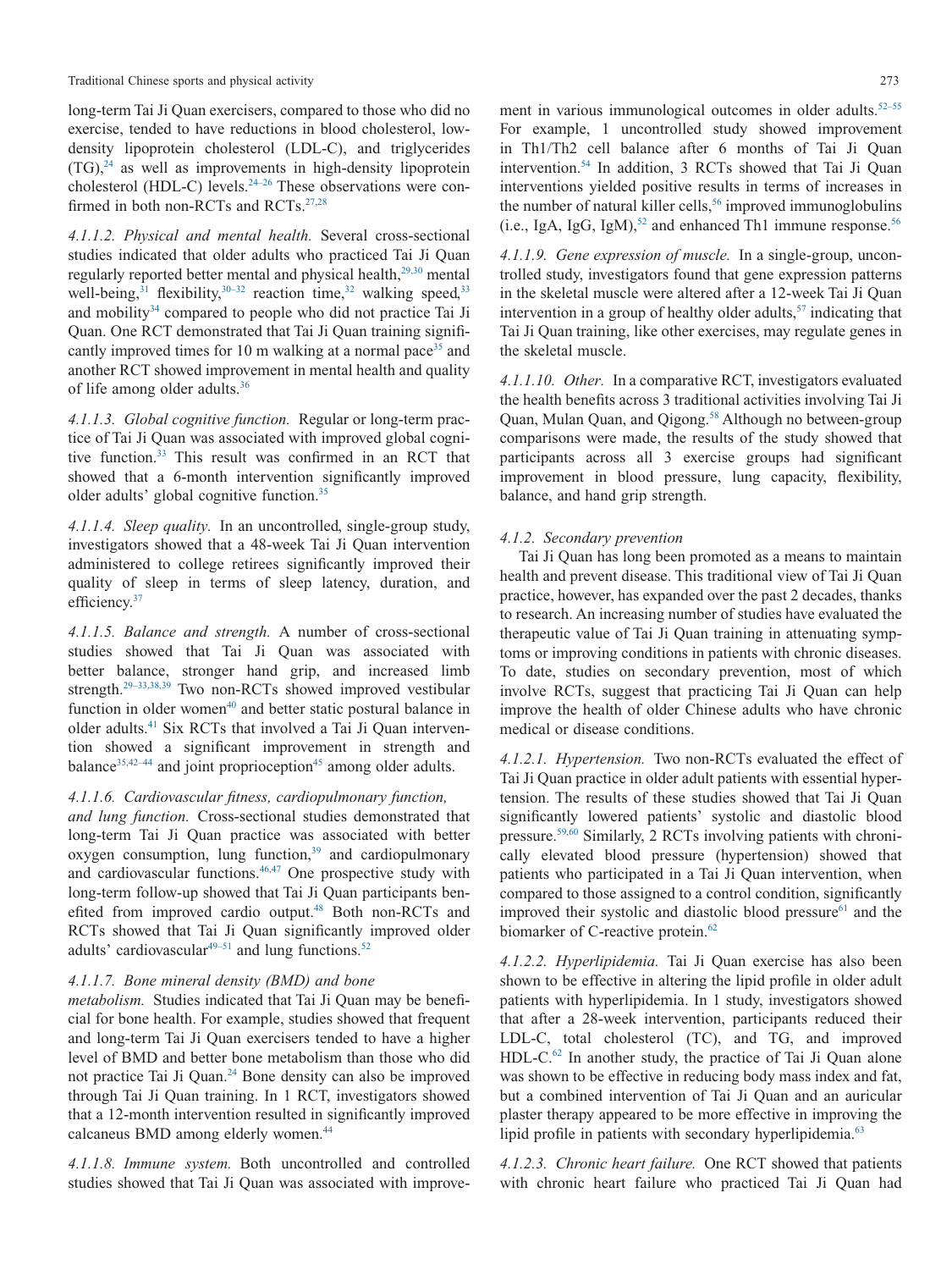improved cardiac function (as indexed in left ventricular ejection fraction, left ventricular end-diastolic dimension), walking speed, and quality of life when compared to a control group[.64](#page-9-2)

*4.1.2.4. Chronic obstructive pulmonary disease.* Tai Ji Quan exercise appeared to be beneficial to patients with chronic obstructive pulmonary disease (COPD). For example, 1 RCT showed that after a 12-week Yang-style Tai Ji Quan intervention, patients with COPD significantly improved in multidimensional health outcome measures, including forced expiratory volume, overall health, daily life, and well-being, when compared to other 2 active control conditions.<sup>65</sup> Another study, however, reported improvement in dyspnea only, after a 3-month intervention[.66](#page-9-4) Finally, for this clinical population, Tai Ji Quan was also shown to be effective in terms of improving mental health and BMD (lumbar vertebrae L1–L4, neck, trochanter, total BMD).<sup>67</sup>

*4.1.2.5. Chronic kidney and cardiovascular diseases.* A longterm (18-month) Tai Ji Quan training was shown to improve HDL-C and reduce TG in patients with atherosclerosis.<sup>68</sup> In another study, a 12-week Tai Ji Quan intervention was shown to improve glomerular filtration rate, left ventricular ejection fraction, lipid profile (lowered LDL-C, TG, TC, improved HDL-C), and blood pressure in patients with chronic kidney disease and cardiovascular disease.<sup>69</sup>

*4.1.2.6. Menopausal women or osteoporosis.* RCTs have shown that Tai Ji Quan practice can help slow down the loss of BMD  $(L2-L4)^{70}$  and reduce stepping reaction time<sup>71</sup> in menopausal women. It has also been shown to improve BMD (L1– L4, greater trochanter of femur) in postmenopausal women<sup>72</sup> and both BMD (L2, femoral neck) and bone metabolism (serum bone calcium vegetable, alkaline phosphatase) in older adults with primary osteoporosis.<sup>73</sup>

*4.1.2.7. Other disease conditions.* Tai Ji Quan intervention was shown to improve plasma neuropeptide Y in older adult patients with type 2 diabetes, $74$  increase peripheral blood mononuclear cell activities in patients with non-small cell lung cancer[,75](#page-9-13) improve physical and mental health in patients with anxiety disorders[,76](#page-9-14) and ameliorate gastrointestinal function among older adult patients with chronic constipation. $77$ 

# *4.2. Qigong*

#### *4.2.1. Primary prevention*

Of the 27 studies on Qigong, 10 (37%) used cross-sectional, non-randomized designs and 17 (63%) used an RCT design. Although there are fewer Qigong studies than Tai Ji Quan studies, an increased research effort has taken place in evaluating the health benefits of various types of Qigong exercises, including Ba Duan Jin, Yi Jin Jing, and Wu Qin Xi.

*4.2.1.1. Health risk.* Qigong exercises have been shown to be effective in modifying the lipid profile. Evidence to date indicates that popular types of Qigong exercises, such as Ba Duan Jin, Yi Jin Jing, and Wu Qin Xi, show promise in lowering LDL-C and TG and increasing HDL-C.<sup>78-80</sup> One RCT, however, showed favorable responses in LDL-C and HDL-C among elderly women as a result of Yi Jin Jing exercise, but no significant change in TG or TC.<sup>81</sup>

*4.2.1.2. Physical and mental health.* Among older adults, regular Qigong exercisers were found to have lower levels of anxiety and depression than non-exercisers. $82$  A single-group study showed that an 8-week Ma Wang Dui Dao Yin Shu intervention improved older adults' self-reported health and well-being.<sup>83</sup> Two studies demonstrated improvement in older adults' flexibility after Ba Duan Jin<sup>84</sup> or Yi Jin Jing interventions[.79](#page-9-21) However, these positive results were not always consistent. For example, in a non-randomized study, it was reported that older adults who participated in a 30-min daily Qigong exercise program for 6 months experienced no change in mobility (Timed Up and Go test) or balance (Romberg test) compared to participants in a control group[.85](#page-9-22)

*4.2.1.3. Balance and strength.* A number of studies have shown that some types of Qigong exercises, such as Ba Duan Jin and Yi Jin Jing, consistently help older adults improve their strength and balance.<sup>79,80,84,86</sup>

*4.2.1.4. Cognitive function.* In a non-randomized study, investigators found that a 6-monthYi Jin Jing intervention resulted in improvements in cognitive tasks among older adults, including mental arithmetic calculations and remembering numbers.<sup>87</sup>

*4.2.1.5. Cardiovascular fitness, cardiopulmonary function, and lung function.* Both non-RCT and RCT studies showed that common Qigong exercises, such as Ba Duan Jin, Yi Jin Jing, or Wu Qin Xi, were effective in reducing blood pressure,<sup>78–80,84,86</sup> improving lung function<sup>78,84,86,88</sup> and improving cardiovascular function (i.e., improving blood flow and velocity, increasing blood volume and concentration, and enhancing myocardial contractile force).<sup>89</sup> One study that used a combined Yi Jin Jing and Wu Qin Xi exercise intervention showed that participants had reduced blood pressure, positive changes in cerebrovascular resistance, and improved cerebral blood flow and cardiac output.<sup>90</sup>

*4.2.1.6. Immune system.* A single-group study showed that a 4-month Wu Qin Xi exercise intervention improved older adults' plasma antioxidant capacity. $91$  One RCT showed that 6 months of Wu Qin Xi practice resulted in a significant increase in natural killer cell activity in older adults.<sup>92</sup> Two Yi Jin Jing RCTs also showed improvement in older adults' immunoglobulins and other immunological markers.<sup>93,94</sup> An RCT study that used a non-specified Qigong exercise showed that older adults who participated in a 12-week Qigong practice had favorable alterations in natural killer cell number and activity.<sup>95</sup> Finally, 1 non-randomized study showed that, compared to those who did not exercise, older adults who participated in a 24-week Ba Duan Jin intervention significantly increased their circulation of red blood cells.<sup>96</sup>

#### *4.2.2. Secondary prevention*

Only a few studies were reported on the benefits of Qigong exercises for secondary prevention in patients with chronic diseases.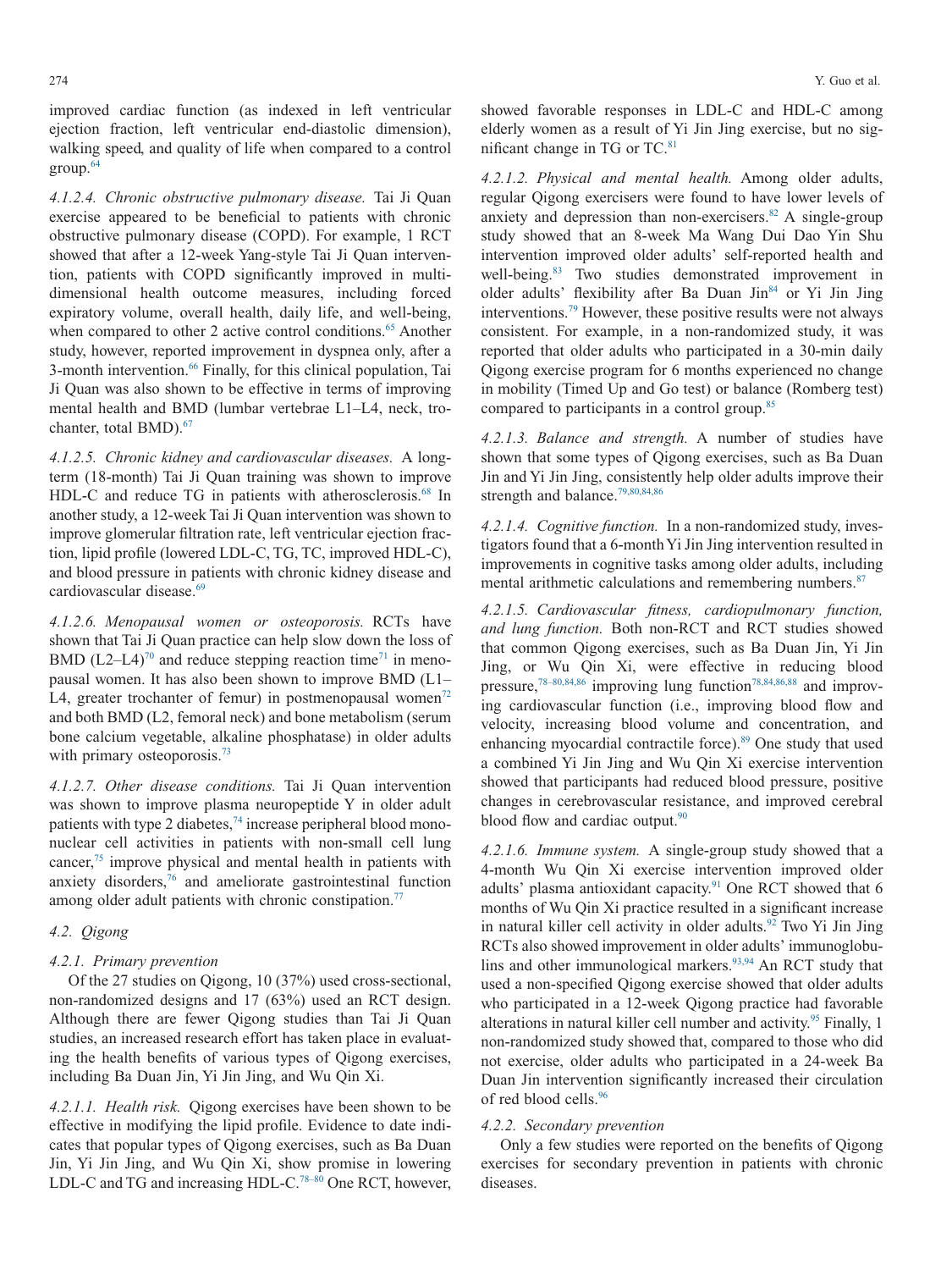Traditional Chinese sports and physical activity 275

*4.2.2.1. Hypertension and hyperlipidemia.* Three RCTs reported a significant reduction in blood pressure through Ba Duan Jin exercise interventions[.97–99](#page-9-31) In other studies, Ba Duan Jin exercises also helped to positively alter the lipid profile, including reductions in LDL-C, TG, and TC, and increases in  $HDL-C^{97,98}$  and serum nitric oxide concentration.<sup>99</sup> One study showed that Ba Duan Jin exercises lowered blood lipid and improved lipid metabolism among older adults with hyperlipidemia.<sup>100</sup> These results suggest that Ba Duan Jin exercises may have a cardiovascular protective effect in people with hypertension or hyperlipidemia.

*4.2.2.2. Other chronic diseases.* A few studies showed that Qigong exercises improved vascular endothelial function in older adults with type 2 diabetes<sup>101</sup> and global cognitive function and activities of daily living in patients with type 2 diabetes complicated by mild cognitive impairment.<sup>102</sup> One RCT showed that patients with coronary artery bypass grafting who underwent a 23-week Ba Duan Jin exercise intervention reported significant improvements in their physical limitations, treatment satisfaction, and disease symptoms.<sup>103</sup>

*4.2.2.3. BMD.* In a comparative RCT, the researchers evaluated the effects of 3 types of Qigong exercises (Ba Duan Jin, Yi Jin Jing, and Wu Qin Xi) on BMD and bone metabolism in menopausal women[.104](#page-9-37) The results indicated that after 12 months of training, women in all 3 groups improved their BMD (i.e., L2) and bone metabolism (e.g., alkaline phosphatase).

#### *4.3. Yangko dance*

# *4.3.1. Primary prevention*

As a traditional dance activity, the practice of Yangko has been shown to have multiple health benefits for older adults.

*4.3.1.1. Physical and mental health.* One survey study of community-dwelling older adults showed that, compared to non-exercisers, Yangko exercisers tended to report higher levels of self-esteem and life satisfaction, and fewer negative mood states.<sup>105</sup> One RCT showed that a 6-month Fan Dance exercise intervention (an exercise that mingles dance, Wushu, and a hand-held fan) significantly improved older adults' physical and mental health. These benefits were shown to be stronger for Fan Dance participants than for individuals who participated in either Tai Ji Quan or brisk walking exercises.<sup>106,107</sup>

*4.3.1.2. Strength and balance.* Using a single-group study design, investigators showed that a 24-week intervention of Yangko dance resulted in significant improvement in tests related to simple reaction time and single-leg standing with eyes closed<sup>107</sup> but failed to show a positive change in grip strength. However, an RCT involving a 24-week Fan Dance intervention for older adults did show an improvement in grip strength along with improvements in flexibility and balance.<sup>108</sup>

*4.3.1.3. Lung function.* One study showed improved lung capacity among older women after a 24-week Yangko intervention.<sup>107</sup>

#### *4.3.2. Secondary prevention*

Yangko exercise has been shown to reduce weight, body fat percentage, and body mass index among obese women $109$  and has improved lipid profiles in people with type 2 diabetes $110$  and balance in postmenopausal women.<sup>111</sup> In a study of a special type of dance called "drum dance", researchers showed that older adults with type 2 diabetes who participated in a 12-week drum dance intervention had favorable changes in their blood lipid profiles, including glucose, cholesterol, and LDL-C.<sup>112</sup>

# *4.4. Other exercise activities*

Of the 6 studies identified in the "other" category, 5 of them evaluated diabolo, a type of Chinese Yo-Yo exercise. Two of these studies showed that, for older retirees, a 48-week training intervention resulted in an increase in HDL- $C<sup>113</sup>$  and a reduction in LDL-C and TG[.113,114](#page-10-6) In another study, a 48-week diabolo training regimen showed a positive effect in improving quality of sleep<sup>115</sup> and antioxidant capacity.<sup>116</sup> Finally, an RCT showed that, compared to those in the control group, older adults who participated in a 6-month diabolo training program showed significant improvements in balance, grip strength, and lung capacity.<sup>117</sup>

In an RCT study, investigators evaluated the long-term effects of a shuttlecock kicking exercise intervention on BMD and bone metabolism among postmenopausal women.<sup>118</sup> The results showed that those who participated in a 12-month intervention enjoyed greater beneficial effects than those who either did regular exercises for 6 months or did not exercise at all (control). For those in the 12-month intervention, a significant improvement in BMD at the femoral neck and an increase in the level of serum osteocalcin were observed.

# **5. Discussion**

# *5.1. Summary of evidence*

A significant number of studies conducted in China have evaluated the health benefits of traditional Chinese PAs. The review of the evidence derived from observational studies, uncontrolled studies, and RCTs suggests that older Chinese adults can gain significant health benefits, including physical, psychological, physiological, biological, and cognitive, from participating in Tai Ji Quan and Qigong exercise interventions. Clinically, many of these activities have shown potential therapeutic value for reducing the impact of chronic disease. However, the evidence is less compelling for other popular traditional activities, such as Yangko, diabolo, or shuttlecock.

Although the number of studies on traditional Chinese PAs has increased over the past 2 decades, very few of them have had well-articulated study purposes. RCTs focusing on these activities rarely have sound research designs or rigorous methodologies[.119](#page-10-11) Many conceptual and methodological issues are evident in the published studies as they relate to both primary and secondary prevention, ranging from the lack of a conceptual theoretical framework to a weakly established therapeutic basis for demonstrating multiple health outcomes; from weaknesses in design, randomization, and outcome assessment to poorly executed statistical analyses.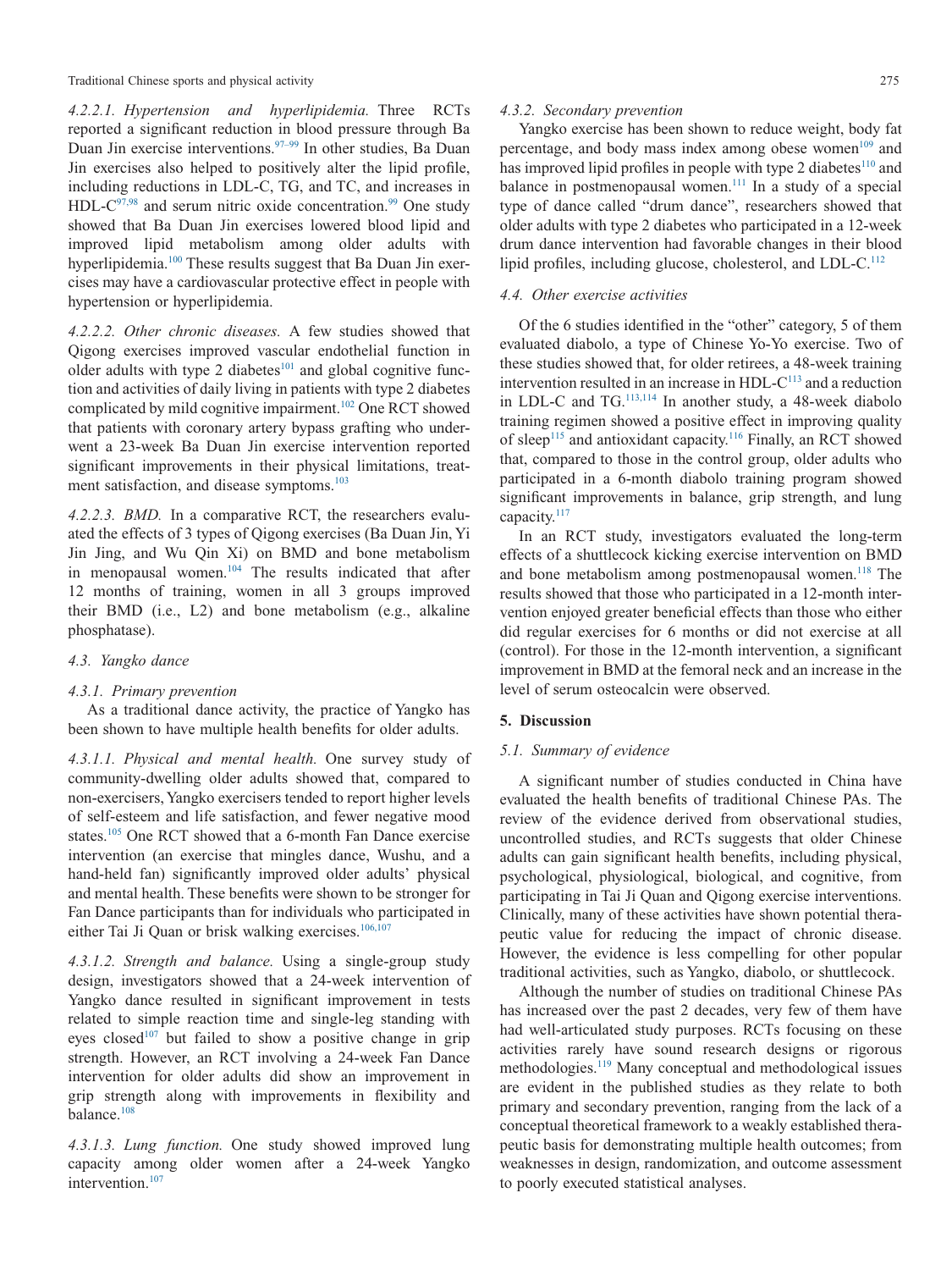Despite the many conceptual and methodological issues that exist in the empirical studies reviewed in this article, the findings are generally congruent with those reported from other regions or countries[.8,9,11,12,14,15](#page-7-6) In fact, information on many of the health benefits identified in this review, including those in the areas of hyperlipidemia, lung function, immune systems, and BMD, has not been widely disseminated to the international research community or public health systems because the studies were not published in English-language journals. Therefore, this review fills a knowledge gap by updating and disseminating new knowledge about the many health benefits derived from traditional Chinese PAs.

#### *5.2. Practical implications*

In China, the activities reviewed in this article are traditionally performed in outdoor settings and have no special equipment or space requirements. They are also essentially cost-free. Furthermore, they are community-based and can be easily organized at either the community or neighborhood level. From a disease prevention perspective, however, these activities are most attractive because they can be implemented on a large scale at the population level. Disseminating these activities to local community-dwelling older adults can have a far-reaching public health implication because they address the needs of an increasingly large aging population that has expanding healthcare costs[.120](#page-10-12) From a clinical perspective, results from some of the secondary prevention studies suggest that activities such as Tai Ji Quan and Qigong have promising therapeutic value in addressing some of the important chronic disease conditions common among older Chinese adults, including stroke, malignant neoplasms, heart disease, COPD, and diabetes.<sup>2</sup>

Despite the public health potential of these traditional PAs, the extent to which they can be used as a frontline strategy to prevent chronic diseases, improve health outcomes, reduce health risks, and limit premature death remains to be determined. Similarly, it is unclear how effective these activities are in the secondary prevention of chronic diseases and in reducing the frequency of premature death among older Chinese adults with chronic diseases. Unfortunately, these limitations hinder the development of prevention guidelines in clinical practice and health initiatives aimed at promoting traditional PAs in an effort to ameliorate the effects of chronic diseases in older Chinese populations. $2,3$ 

#### *5.3. Limitations and future research*

There are a number of significant limitations in the study of traditional Chinese PAs in older adult populations. First and foremost, the studies we have reviewed in this article are limited in scope, representation, and generalizability.

Our review shows that the focus of most Chinese research is on activities such as Tai Ji Quan and Qigong, the most popular activities currently being practiced in China. However, very little is known about the types and levels of other traditional Chinese PAs being practiced in the general community. For example, with more than 900 types of activities in existence,<sup>4</sup> research efforts have focused mostly on mainstream activities rather than exploring and evaluating the many other types of traditional activities often practiced by older adults living in rural or underdeveloped regions in China. Similarly, there are about 50 styles of Quan exercises in Wushu, $5$  a significant number of which have not been studied in relation to their health benefits.

Studies of traditional PAs have rarely involved older adults from different minority ethnic groups. In fact, little is known about facilitating factors and barriers that influence the increasingly diverse older Chinese population's participation in regular PA. There has been little exploration of why and how traditional activities, either sports- or fitness-oriented, improve health outcomes; and there is a dearth of vigorously designed RCT studies addressing important non-communicable (chronic) diseases that the aging population in China faces, including stroke, cardiovascular disease, cancers, and diabetes.<sup>2</sup>

Overall, the studies conducted to date have been preliminary and descriptive in nature and have lacked scientific rigor in their designs and methodologies. Observational and uncontrolled experimental studies using conveniently recruited, often nonrepresentative and underpowered samples are the most common type of research design paradigms used. Most studies do not use any control strategies in the design of the study to minimize confounding or analytically adjust for confounding in the analysis. Collectively these weaknesses raise questions regarding both the representativeness of the study samples and generalizability of study results presented.

In light of these substantive and methodological limitations, the following research related to older adult populations is recommended:

- (1) Large-scale population-based epidemiological studies with long-term prospective follow-ups should be conducted. These studies should document and track the prevalence and patterns of various types of traditional Chinese PAs among older Chinese adults from different ethnic minorities over time.
- (2) Many activities (e.g., Tai Ji Quan) have been promoted as a life-long practice. Epidemiological studies are needed to understand the extent to which long-term participation is associated with reductions in the risk of death from any cause and from diseases such as cardiovascular illnesses, cancer, and diabetes.
- (3) Studies should be conducted that aim at uncovering and understanding the theoretical underpinnings of traditional activities so that appropriately tailored interventions for older adults can be developed.
- (4) Primary and secondary prevention interventions should be developed to systematically document the impact of each traditional Chinese activity on the most prevalent chronic diseases (e.g., stroke, cancer, hypertension, cognitive function, diabetes). Interventions should also focus on musculoskeletal fitness outcomes (e.g., strength, balance, flexibility, mobility, cardiac output, body composition, and metabolism) across the general population and sub-populations (e.g., ethnic groups, old-oldest age cohorts, and "empty nest" older adults).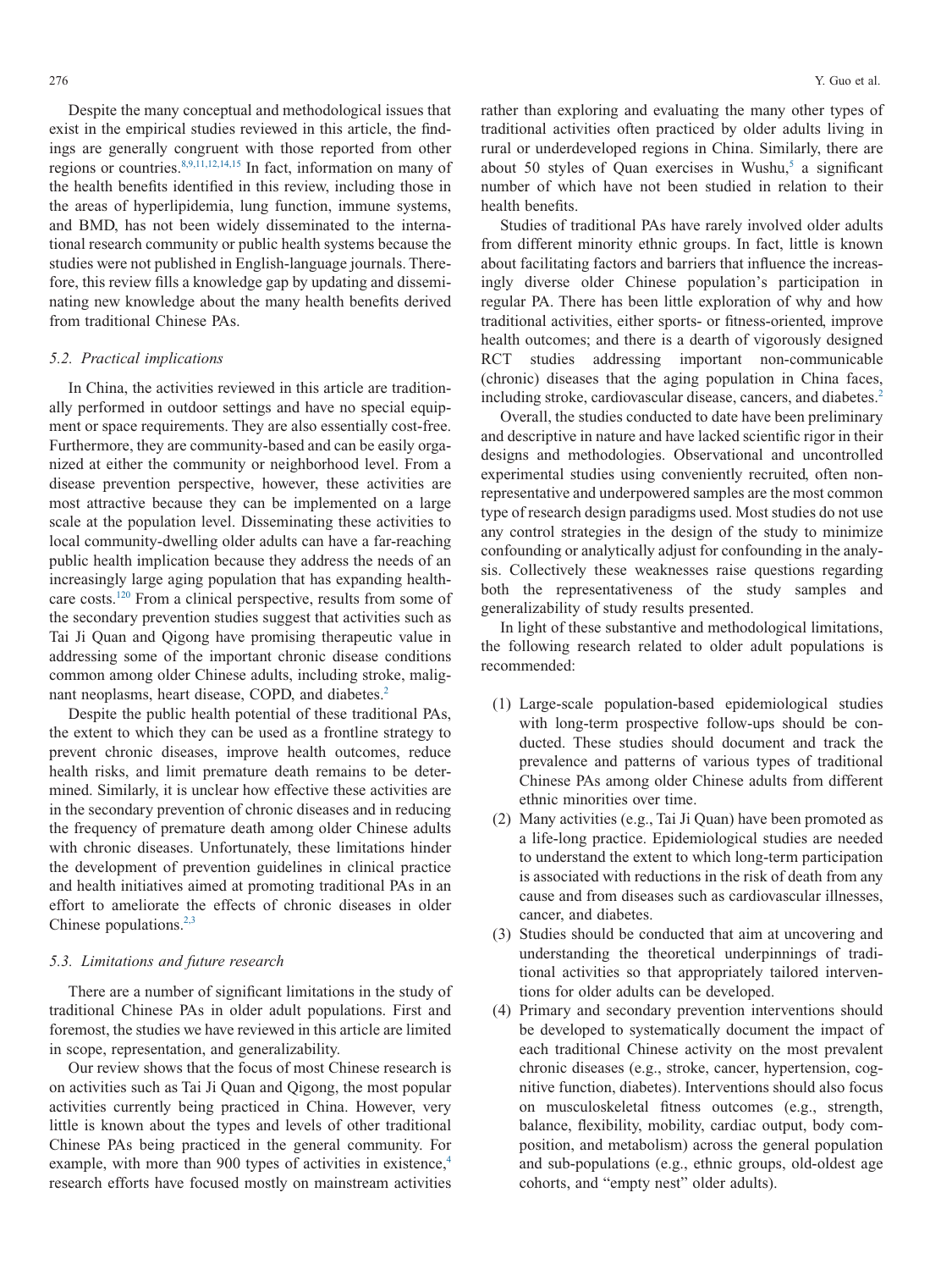Traditional Chinese sports and physical activity 277

- (5) Studies should be conducted to help us understand how certain activities such as Tai Ji Quan, Qigong, or Yangko dance can be modified or adapted to individuals with different mental and physical capacities.
- (6) Studies should be encouraged that promote an understanding of social factors (community bonding, participation in social activities) and built environmental factors (community accessibility, walkability, safety, land use patterns, rural *vs*. urban residence settings) that facilitate or impede broad participation in traditional PAs.
- (7) Studies should be designed that use the RCT gold standard to ensure both internal and external validity. Sample sizes should be sufficiently powered to reject a false null hypothesis. Adequate exercise dosage and follow-ups should also be included to allow inferences to be drawn about proper exercise intensity, frequency, and duration.
- (8) The biological, physiological, psychological, and biomechanical mechanisms of activities should be evaluated to determine which of them are responsible for improvements in health outcomes or reductions in the risks associated with chronic diseases.

#### *5.4. Strengths and limitations of this study*

A major strength of this review is that it is the first to provide a comprehensive review and synthesis of research studies conducted in the Mainland of China that focus on traditional Chinese PAs among older adults. Although the review was thorough in identifying pertinent studies, a significant weakness is that it did not include a formal quality evaluation of the studies reviewed. Therefore, many methodological issues such as participant selection bias, measurement bias, blinding, and controlling for confounding variables were not addressed. As a result of this inherent limitation, caution needs to be exercised when interpreting the summarized results presented. Three additional weaknesses are that (1) the studies included in the review were published in Chinese, which may make them subject to language bias, (2) electronic databases were used to search for articles, which may have led to the unintentional omission of relevant "gray" literature in some instances, and (3) only 2 major electronic databases were used in the search for articles.

#### **6. Conclusion**

In this systematic review, a positive association between some common types of traditional Chinese PAs and health benefits was noted for healthy older adults or those with chronic diseases. Evidence on other types of activities was less clear due to the limited number of studies conducted. With the anticipated increase in the number of older Chinese adults and the resulting burden of chronic diseases, there is an urgent need for the development of evidence-based prevention interventions and for epidemiological research that analyzes and evaluates the benefits that older adult populations gain from participating in various traditional PAs.

# **Acknowledgment**

The work presented in this article was supported by a grant from the General Administration of Sport of China (No. 2015B079). The authors thank Dr. Fuzhong Li for his help with the search strategy, data synthesis, and helpful advice and constructive comments during the various stages of writing of this manuscript.

# **Authors' contributions**

YG drafted the literature review; HS helped to collect, organize, and analyze data; DY and PQ participated in the study design and made comments to the manuscript. All authors have read and approved the final version of the manuscript, and agree with the order of presentation of the authors.

#### **Competing interests**

None of the authors declare competing financial interests.

# **References**

- <span id="page-7-0"></span>1. [General Administration of Sport of China, China Sports Museum.](http://refhub.elsevier.com/S2095-2546(16)30052-7/sr0010) *[Traditional sports annals of the Chinese nationalities](http://refhub.elsevier.com/S2095-2546(16)30052-7/sr0010)*. Nanning: Guangxi [People's Publishing House; 1990. \[in Chinese\].](http://refhub.elsevier.com/S2095-2546(16)30052-7/sr0010)
- <span id="page-7-1"></span>2. [World Health Organization. China country assessment report on ageing](http://refhub.elsevier.com/S2095-2546(16)30052-7/sr0015) and health. Available at: [http://apps.who.int/iris/bitstream/10665/](http://apps.who.int/iris/bitstream/10665/194271/1/9789241509312_eng.pdf) [194271/1/9789241509312\\_eng.pdf;](http://apps.who.int/iris/bitstream/10665/194271/1/9789241509312_eng.pdf) 2015 [accessed 24.02.2016].
- <span id="page-7-2"></span>3. The World Bank. *[Toward a healthy and harmonious life in China:](http://refhub.elsevier.com/S2095-2546(16)30052-7/sr0020) [stemming the rising tide of non-communicable diseases](http://refhub.elsevier.com/S2095-2546(16)30052-7/sr0020)*. Washington, DC: World Bank. Available at: [http://www.worldbank.org/content/dam/](http://www.worldbank.org/content/dam/Worldbank/document/NCD_report_en.pdf) [Worldbank/document/NCD\\_report\\_en.pdf;](http://www.worldbank.org/content/dam/Worldbank/document/NCD_report_en.pdf) 2011 [accessed 24.02.2016].
- <span id="page-7-3"></span>4. Qiu P. *[Concepts of traditional Chinese sports](http://refhub.elsevier.com/S2095-2546(16)30052-7/sr0025)*. Beijing: China Higher [Education Press; 2008. \[in Chinese\].](http://refhub.elsevier.com/S2095-2546(16)30052-7/sr0025)
- <span id="page-7-4"></span>5. [Committee of Chinese Wushu Encyclopedia.](http://refhub.elsevier.com/S2095-2546(16)30052-7/sr0030) *Chinese Wushu encyclopedia*[. Beijing: Encyclopedia of China Publishing House; 1998.](http://refhub.elsevier.com/S2095-2546(16)30052-7/sr0030) [\[in Chinese\].](http://refhub.elsevier.com/S2095-2546(16)30052-7/sr0030)
- <span id="page-7-7"></span>6. Martial Arts Institute. *[A history of Chinese Wushu](http://refhub.elsevier.com/S2095-2546(16)30052-7/sr0035)*. Beijing: People's [Sports Publishing House of China. 1996. \[in Chinese\].](http://refhub.elsevier.com/S2095-2546(16)30052-7/sr0035)
- <span id="page-7-5"></span>7. [Guo Y, Qiu P, Liu T. Tai Ji Quan: an overview of its history, health](http://refhub.elsevier.com/S2095-2546(16)30052-7/sr0040) [benefits, and culture value.](http://refhub.elsevier.com/S2095-2546(16)30052-7/sr0040) *J Sport Health Sci* 2014;**3**:3–8.
- <span id="page-7-6"></span>8. [Chang YK, Nien YH, Chen G, Yan J. Tai Ji Quan, the brain, and cognition](http://refhub.elsevier.com/S2095-2546(16)30052-7/sr0045) in older adults. *[J Sport Health Sci](http://refhub.elsevier.com/S2095-2546(16)30052-7/sr0045)* 2014;**3**:36–42.
- 9. [Jahnke R, Larkey L, Rogers C, Etnier J, Lin F. A comprehensive review](http://refhub.elsevier.com/S2095-2546(16)30052-7/sr0050) [of health benefits of Qigong and Tai Chi.](http://refhub.elsevier.com/S2095-2546(16)30052-7/sr0050) *Am J Health Promot* 2010;**24**[:e1–25.](http://refhub.elsevier.com/S2095-2546(16)30052-7/sr0050)
- 10. [Mei L, Chen Q, Ge L, Zheng G, Chen J. Systematic review of](http://refhub.elsevier.com/S2095-2546(16)30052-7/sr0055) [Chinese traditional exercise Baduanjin modulating the blood lipid](http://refhub.elsevier.com/S2095-2546(16)30052-7/sr0055) metabolism. *[Evid Based Complement Alternat Med](http://refhub.elsevier.com/S2095-2546(16)30052-7/sr0055)* 2012;**2012**:282131. [doi:10.1155/2012/282131](http://refhub.elsevier.com/S2095-2546(16)30052-7/sr0055)
- 11. [Rogers C, Larkey LK, Keller C. A review of clinical trials of Tai Chi and](http://refhub.elsevier.com/S2095-2546(16)30052-7/sr0060) [Qigong in older adults.](http://refhub.elsevier.com/S2095-2546(16)30052-7/sr0060) *West J Nurs Res* 2009;**31**:245–79.
- 12. [Taylor-Piliae RE. Tai Ji Quan as an exercise to prevent and manage](http://refhub.elsevier.com/S2095-2546(16)30052-7/sr0065) [cardiovascular disease: a review.](http://refhub.elsevier.com/S2095-2546(16)30052-7/sr0065) *J Sport Health Sci* 2014;**3**:43–51.
- 13. [Wang XQ, Pi YL, Chen PJ, Liu Y, Wang R, Li X, et al. Traditional](http://refhub.elsevier.com/S2095-2546(16)30052-7/sr0070) [Chinese exercise for cardiovascular disease: systematic review and](http://refhub.elsevier.com/S2095-2546(16)30052-7/sr0070) [meta-analysis of randomized controlled trials.](http://refhub.elsevier.com/S2095-2546(16)30052-7/sr0070) *J Am Heart Assoc* 2016;**5**[:e002562. doi:10.1161/JAHA.115.002562](http://refhub.elsevier.com/S2095-2546(16)30052-7/sr0070)
- 14. [Wayne PM, Kiel DP, Krebs DE, Davis RB, Savetsky-German J, Connelly](http://refhub.elsevier.com/S2095-2546(16)30052-7/sr0075) [M, et al. The effects of Tai Chi on bone mineral density in postmenopausal](http://refhub.elsevier.com/S2095-2546(16)30052-7/sr0075) [women: a systematic review.](http://refhub.elsevier.com/S2095-2546(16)30052-7/sr0075) *Arch Phys Med Rehabil* 2007;**88**:673– [80.](http://refhub.elsevier.com/S2095-2546(16)30052-7/sr0075)
- 15. [Wayne PM, Walsh JN, Taylor-Piliae RE, Wells RE, Papp KV, Donovan](http://refhub.elsevier.com/S2095-2546(16)30052-7/sr0080) [NJ, et al. The impact of Tai Chi on cognitive performance in older adults:](http://refhub.elsevier.com/S2095-2546(16)30052-7/sr0080) [systematic review and meta-analysis.](http://refhub.elsevier.com/S2095-2546(16)30052-7/sr0080) *J Am Geriatr Soc* 2014;**62**:25–39.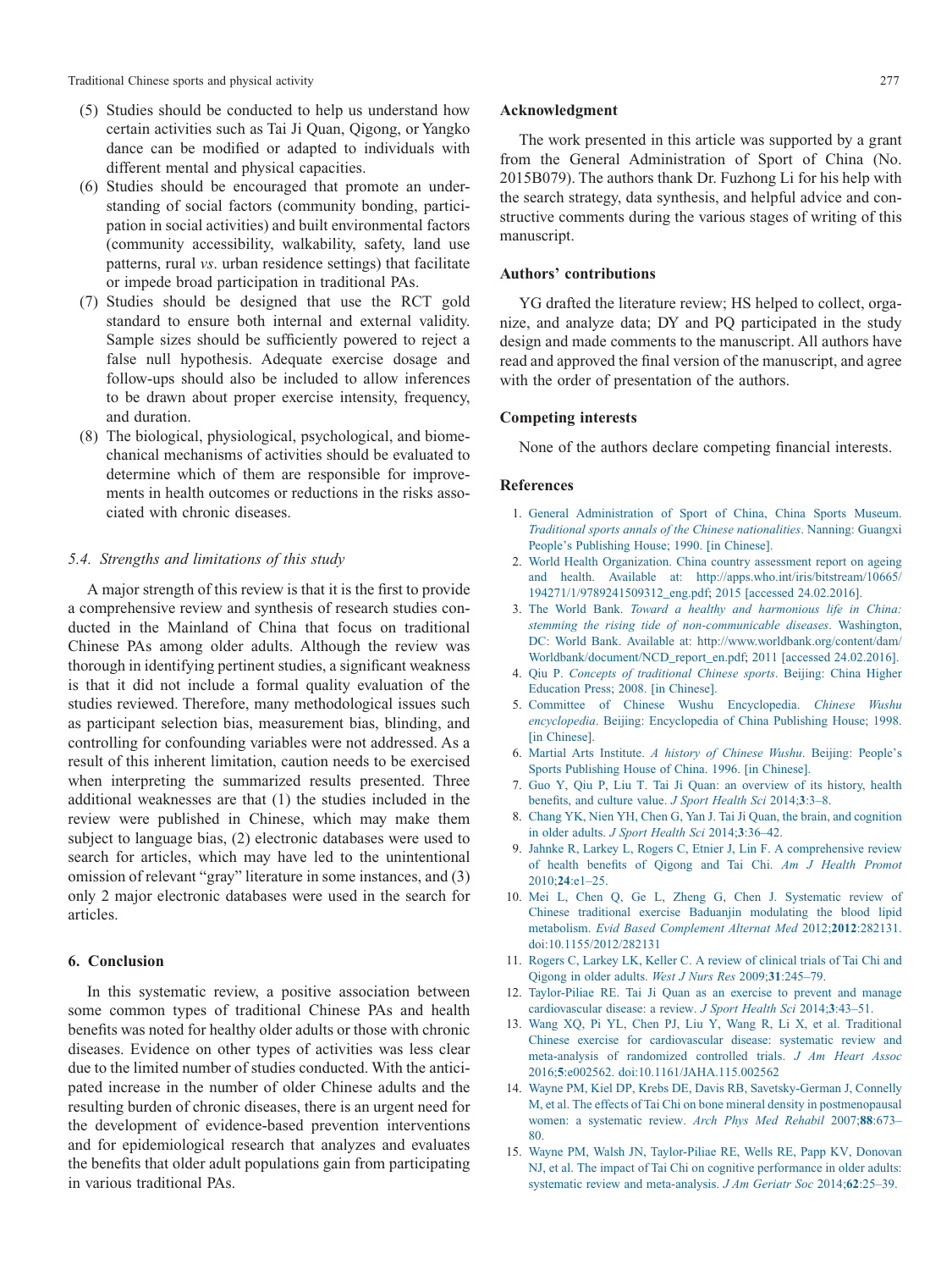- 16. [Xiong X, Wang P, Li S, Zhang Y, Li X. Effect of Baduanjin exercise for](http://refhub.elsevier.com/S2095-2546(16)30052-7/sr0085) [hypertension: a systematic review and meta-analysis of randomized](http://refhub.elsevier.com/S2095-2546(16)30052-7/sr0085) [controlled trials.](http://refhub.elsevier.com/S2095-2546(16)30052-7/sr0085) *Maturitas* 2015;**80**:370–8.
- <span id="page-8-0"></span>17. [Li FG, Li SF. Scientific research progress of Taijiquan since 30-year](http://refhub.elsevier.com/S2095-2546(16)30052-7/sr0090) [reform and opening up in China.](http://refhub.elsevier.com/S2095-2546(16)30052-7/sr0090) *Chin Sport Sci Technol* 2010;**46**:126–33. [\[in Chinese\].](http://refhub.elsevier.com/S2095-2546(16)30052-7/sr0090)
- 18. [Li LC, Chen LY, Hu YX. Research on bodybuilding and disease](http://refhub.elsevier.com/S2095-2546(16)30052-7/sr0095) [prevention mechanism of shadowboxing on aged people.](http://refhub.elsevier.com/S2095-2546(16)30052-7/sr0095) *J Sport Adults Educ* 2005;**21**[:39–41. \[in Chinese\].](http://refhub.elsevier.com/S2095-2546(16)30052-7/sr0095)
- 19. [Liang DM, Tang WQ, Luo C, Zhang MQ. An overview of researches on](http://refhub.elsevier.com/S2095-2546(16)30052-7/sr0100) [Taijiquan exercising promoting the elderly's cognitive function.](http://refhub.elsevier.com/S2095-2546(16)30052-7/sr0100) *J Phys Educ* 2014;**21**[:62–5. \[in Chinese\].](http://refhub.elsevier.com/S2095-2546(16)30052-7/sr0100)
- 20. [Yuan JB, Li Y. Current state of and future expectation for researches on](http://refhub.elsevier.com/S2095-2546(16)30052-7/sr0105) [the effects of Taijichuan on the fitness of middle-aged and elderly people.](http://refhub.elsevier.com/S2095-2546(16)30052-7/sr0105) *J Phys Educ* 2010;**17**[:99–103. \[in Chinese\].](http://refhub.elsevier.com/S2095-2546(16)30052-7/sr0105)
- 21. [Xiao R, Liu MX, He YZ. Taijiquan in Wudang and health preservation](http://refhub.elsevier.com/S2095-2546(16)30052-7/sr0110) of senior citizens. *[Liaoning Sport Sci Technol](http://refhub.elsevier.com/S2095-2546(16)30052-7/sr0110)* 2006;**28**:76–7. [in [Chinese\].](http://refhub.elsevier.com/S2095-2546(16)30052-7/sr0110)
- <span id="page-8-1"></span>22. [Chen M, He M, Min X, Pan A, Zhang X, Yao P, et al. Different physical](http://refhub.elsevier.com/S2095-2546(16)30052-7/sr0115) [activity subtypes and risk of metabolic syndrome in middle-aged and](http://refhub.elsevier.com/S2095-2546(16)30052-7/sr0115) older Chinese people. *PLoS One* 2012;**8**[:e53258. doi:10.1371/journal.](http://refhub.elsevier.com/S2095-2546(16)30052-7/sr0115) [pone.0053258](http://refhub.elsevier.com/S2095-2546(16)30052-7/sr0115)
- <span id="page-8-2"></span>23. [Xin Z. Research on the historical development of Baduanjin of health](http://refhub.elsevier.com/S2095-2546(16)30052-7/sr0120) [Qigong and its choice of value realization path.](http://refhub.elsevier.com/S2095-2546(16)30052-7/sr0120) *J Shenyang Sport Univ* 2015;**4**[:135–40. \[in Chinese\].](http://refhub.elsevier.com/S2095-2546(16)30052-7/sr0120)
- <span id="page-8-3"></span>24. [Liu CJ, Liu G. About the effect of the regular tai chi exercise to the blood](http://refhub.elsevier.com/S2095-2546(16)30052-7/sr0125) [lipid, leptin levels of bone mineral density of retired intellectual women.](http://refhub.elsevier.com/S2095-2546(16)30052-7/sr0125) *[Liaoning Sport Sci Technol](http://refhub.elsevier.com/S2095-2546(16)30052-7/sr0125)* 2014;**36**:55–8. [in Chinese].
- 25. [Liu TM, Zhang Y. Study on effects of taichichuan on lipoprotein](http://refhub.elsevier.com/S2095-2546(16)30052-7/sr0130) [cholesterol and low-density lipoprotein cholesterol in older adults.](http://refhub.elsevier.com/S2095-2546(16)30052-7/sr0130) *Mod Rehabil* 2001;**5**[:117–8. \[in Chinese\].](http://refhub.elsevier.com/S2095-2546(16)30052-7/sr0130)
- 26. [Zhang XY. Influence of Taijiquan exercise on health condition of elderly](http://refhub.elsevier.com/S2095-2546(16)30052-7/sr0135) people. *[Bull Sport Sci Technol](http://refhub.elsevier.com/S2095-2546(16)30052-7/sr0135)* 2009;**17**:86–7. [in Chinese].
- <span id="page-8-4"></span>27. [Li CW, Zeng Y, Peng FL. Effect of Taijiquan on endothelial diastolic](http://refhub.elsevier.com/S2095-2546(16)30052-7/sr0140) function in the elderly. *[J Clin Rehabil Tissue Eng Res](http://refhub.elsevier.com/S2095-2546(16)30052-7/sr0140)* 2007;**27**:5414–6. [in [Chinese\].](http://refhub.elsevier.com/S2095-2546(16)30052-7/sr0140)
- 28. [Mao Y, Ma LJ, Lv YA, Han XY. The influence of Taijiquan and](http://refhub.elsevier.com/S2095-2546(16)30052-7/sr0145) [comprehensive exercises on blood lipid metabolism of senile women.](http://refhub.elsevier.com/S2095-2546(16)30052-7/sr0145) *[Chin J Woman Child Health Res](http://refhub.elsevier.com/S2095-2546(16)30052-7/sr0145)* 2007;**18**:374–6. [in Chinese].
- <span id="page-8-5"></span>29. [Li G, Fang Y, Zhang Y, Duan G. Effect of Tai Chi intervention on](http://refhub.elsevier.com/S2095-2546(16)30052-7/sr0150) [physical and mental health of middle-aged and elderly population.](http://refhub.elsevier.com/S2095-2546(16)30052-7/sr0150) *J Nurs Sci* 2010;**25**[:5–7. \[in Chinese\].](http://refhub.elsevier.com/S2095-2546(16)30052-7/sr0150)
- <span id="page-8-7"></span>30. [Zhu J. Research on the influence of Taijiquan on senior citizen's mental](http://refhub.elsevier.com/S2095-2546(16)30052-7/sr0155) health. *J Hubei Sports Sci* 2007;**26**[:354–7. \[in Chinese\].](http://refhub.elsevier.com/S2095-2546(16)30052-7/sr0155)
- <span id="page-8-6"></span>31. [Li G, Zhang Y, Duan G. Investigation of the effect of Taijiquan on the](http://refhub.elsevier.com/S2095-2546(16)30052-7/sr0160) [mood state of the elderly.](http://refhub.elsevier.com/S2095-2546(16)30052-7/sr0160) *Chin J Geriatr Care* 2009;**7**:19–21. [in [Chinese\].](http://refhub.elsevier.com/S2095-2546(16)30052-7/sr0160)
- <span id="page-8-8"></span>32. [Wang J, Song Q. An investigation and analysis of the health effects of](http://refhub.elsevier.com/S2095-2546(16)30052-7/sr0165) [Taijiquan exercise to the elderly in Henan province.](http://refhub.elsevier.com/S2095-2546(16)30052-7/sr0165) *Chin Health Stand Manag* 2015;**18**[:21–2. \[in Chinese\].](http://refhub.elsevier.com/S2095-2546(16)30052-7/sr0165)
- <span id="page-8-9"></span>33. [Sun J, Wang L, Li W, An L. Influence of Tai Chi exercise on physical and](http://refhub.elsevier.com/S2095-2546(16)30052-7/sr0170) [mental function of the elderly in community.](http://refhub.elsevier.com/S2095-2546(16)30052-7/sr0170) *Chin Nurs Res* 2013;**27**[:3990–1. \[in Chinese\].](http://refhub.elsevier.com/S2095-2546(16)30052-7/sr0170)
- <span id="page-8-10"></span>34. [Yan TB, Xie RH, Guo YH, Jin DM, Cao YL. Comparison of the effects](http://refhub.elsevier.com/S2095-2546(16)30052-7/sr0175) [of shadowboxing on equilibrium function of healthy elderly women. C](http://refhub.elsevier.com/S2095-2546(16)30052-7/sr0175)*hin J Clin Rehabil* 2005;**9**[:159–61. \[in Chinese\].](http://refhub.elsevier.com/S2095-2546(16)30052-7/sr0175)
- <span id="page-8-11"></span>35. [Sun J, Kanagawa K, Sasaki J, Ooki S, Xu H, Wang L. Tai chi improves](http://refhub.elsevier.com/S2095-2546(16)30052-7/sr0180) [cognitive and physical function in the elderly: a randomized controlled](http://refhub.elsevier.com/S2095-2546(16)30052-7/sr0180) trial. *[J Phys Ther Sci](http://refhub.elsevier.com/S2095-2546(16)30052-7/sr0180)* 2015;**27**:1467–71.
- <span id="page-8-12"></span>36. [Luo XH, Chen KM, Tan XM. Study of the effect of health of aged female](http://refhub.elsevier.com/S2095-2546(16)30052-7/sr0185) [for the shadowboxing—research of different exercise periods on mental](http://refhub.elsevier.com/S2095-2546(16)30052-7/sr0185) health and life quality. *[J Guangzhou Sport Univ](http://refhub.elsevier.com/S2095-2546(16)30052-7/sr0185)* 2008;**28**:68–71. [in [Chinese\].](http://refhub.elsevier.com/S2095-2546(16)30052-7/sr0185)
- <span id="page-8-13"></span>37. [Li F, Han S, Zhang C. Influence of Tai Chi on emotion, sleeping health of](http://refhub.elsevier.com/S2095-2546(16)30052-7/sr0190) elderly people. *J Qufu Norm Univ* 2009;**35**[:121–3. \[in Chinese\].](http://refhub.elsevier.com/S2095-2546(16)30052-7/sr0190)
- 38. [Chen XB. The effects of Tai Chi and fitness walking on the static balance](http://refhub.elsevier.com/S2095-2546(16)30052-7/sr0195) [ability in women over the age of 70.](http://refhub.elsevier.com/S2095-2546(16)30052-7/sr0195) *J Bengbu Med Coll* 2015;**40**:773–80. [\[in Chinese\].](http://refhub.elsevier.com/S2095-2546(16)30052-7/sr0195)
- <span id="page-8-17"></span>39. [Ni HY, Zheng XX, Wang HZ, Chen XC. Taijiquan: health promotion on](http://refhub.elsevier.com/S2095-2546(16)30052-7/sr0200) [physical fitness of elderly women.](http://refhub.elsevier.com/S2095-2546(16)30052-7/sr0200) *Chin Sport Sci Technol* 2013;**49**: [99–102. \[in Chinese\].](http://refhub.elsevier.com/S2095-2546(16)30052-7/sr0200)
- <span id="page-8-14"></span>40. [Ma LJ, Ren QJ, Zhang X, Wang QJ, He R. Effects of taijiquan exercise on](http://refhub.elsevier.com/S2095-2546(16)30052-7/sr0205) balance ability of senile women. *[Chin J Woman Child Health Res](http://refhub.elsevier.com/S2095-2546(16)30052-7/sr0205)* 2007;**18**[:484–5. \[in Chinese\].](http://refhub.elsevier.com/S2095-2546(16)30052-7/sr0205)
- <span id="page-8-15"></span>41. [Yu D, Wang S, Yang H, Ban Y. Effects of 24-week Tai Chi exercise on the](http://refhub.elsevier.com/S2095-2546(16)30052-7/sr0210) [static postural balance of the elderly persons.](http://refhub.elsevier.com/S2095-2546(16)30052-7/sr0210) *Clin J Sports Med* 2011;**30**[:1115–9. \[in Chinese\].](http://refhub.elsevier.com/S2095-2546(16)30052-7/sr0210)
- 42. [Liu C, Yan F, Li Y, Du J, Zhao H. Comparison research on improving](http://refhub.elsevier.com/S2095-2546(16)30052-7/sr0215) [aged women's static balance by Taijiquan and vigorous walk.](http://refhub.elsevier.com/S2095-2546(16)30052-7/sr0215) *Chin J Rehabil Med* 2009;**24**[:445–7. \[in Chinese\].](http://refhub.elsevier.com/S2095-2546(16)30052-7/sr0215)
- 43. [Qiu Y, Cui Y. A study on mechanism of Taijiquan exercises in](http://refhub.elsevier.com/S2095-2546(16)30052-7/sr0220) [senile people to prevent falls.](http://refhub.elsevier.com/S2095-2546(16)30052-7/sr0220) *Chin Nurs Res* 2008;**22**:490–1. [in [Chinese\].](http://refhub.elsevier.com/S2095-2546(16)30052-7/sr0220)
- <span id="page-8-22"></span>44. [Song QH, Zhang QH, Xu RM, Ma M, Zhao XP, Shen GQ, et al. Effect of](http://refhub.elsevier.com/S2095-2546(16)30052-7/sr0225) [Tai-chi exercise on lower limb muscle strength, bone mineral density](http://refhub.elsevier.com/S2095-2546(16)30052-7/sr0225) [and balance function of elderly women.](http://refhub.elsevier.com/S2095-2546(16)30052-7/sr0225) *Int J Clin Exp Med* 2014;**7**: [1569–76.](http://refhub.elsevier.com/S2095-2546(16)30052-7/sr0225)
- <span id="page-8-16"></span>45. [Liu J, Wang XQ, Zheng JJ, Pan YJ, Hua YH, Zhao SM, et al. Effects of](http://refhub.elsevier.com/S2095-2546(16)30052-7/sr0230) [Tai Chi versus proprioception exercise program on neuromuscular](http://refhub.elsevier.com/S2095-2546(16)30052-7/sr0230) [function of the ankle in elderly people: a randomized controlled trial.](http://refhub.elsevier.com/S2095-2546(16)30052-7/sr0230) *Evid [Based Complement Alternat Med](http://refhub.elsevier.com/S2095-2546(16)30052-7/sr0230)* 2012;**265486**:doi:10.1155/2012/ [265486](http://refhub.elsevier.com/S2095-2546(16)30052-7/sr0230)
- <span id="page-8-18"></span>46. [Li J. Taijiquan exercise can improve the cardiovascular function in senile](http://refhub.elsevier.com/S2095-2546(16)30052-7/sr0235) [people and resistant the senilism.](http://refhub.elsevier.com/S2095-2546(16)30052-7/sr0235) *J High Alt Med Prac Geriatr* 2005;**15**[:20–2. \[in Chinese\].](http://refhub.elsevier.com/S2095-2546(16)30052-7/sr0235)
- 47. [Sha KH, Liu TG, Liu KK, Luan SR. Investigation of the effect of](http://refhub.elsevier.com/S2095-2546(16)30052-7/sr0240) [Taijiquan exercise on the heart of the elderly.](http://refhub.elsevier.com/S2095-2546(16)30052-7/sr0240) *Pract Geriatr Med* 2006;**20**[:192–4. \[in Chinese\].](http://refhub.elsevier.com/S2095-2546(16)30052-7/sr0240)
- <span id="page-8-19"></span>48. [Ren LJ. Influences of Taijiquan on the health care of elderly people.](http://refhub.elsevier.com/S2095-2546(16)30052-7/sr0245) *Chin J Clin Rehabil* 2006;**47**[:25–8. \[in Chinese\].](http://refhub.elsevier.com/S2095-2546(16)30052-7/sr0245)
- <span id="page-8-20"></span>49. [Pan Q. Research on physique improvement of Taijiquan on the elderly.](http://refhub.elsevier.com/S2095-2546(16)30052-7/sr0250) *Clin J Chin Med* 2014;**6**[:142–4. \[in Chinese\].](http://refhub.elsevier.com/S2095-2546(16)30052-7/sr0250)
- 50. [Wang XJ. Influence of Taijiquan on blood viscosity in the elderly.](http://refhub.elsevier.com/S2095-2546(16)30052-7/sr0255) *[Shandong Sports Sci Technol](http://refhub.elsevier.com/S2095-2546(16)30052-7/sr0255)* 2003;**25**:34–7. [in Chinese].
- 51. [Zhao XM, Wu GS, Li GL. Effects of Tai Chi exercise on somatic function](http://refhub.elsevier.com/S2095-2546(16)30052-7/sr0260) of middle-aged females. *[Clin J Rehabil Theory Pract](http://refhub.elsevier.com/S2095-2546(16)30052-7/sr0260)* 2006;**12**:167–8. [in [Chinese\].](http://refhub.elsevier.com/S2095-2546(16)30052-7/sr0260)
- <span id="page-8-21"></span>52. [Yang ZH, Zhou XW. Research on the effects of Chenshi Taichichuan](http://refhub.elsevier.com/S2095-2546(16)30052-7/sr0265) [Gongfa's on lung and immunity function of middle-aged and aged people.](http://refhub.elsevier.com/S2095-2546(16)30052-7/sr0265) *J Beijing Sport Univ* 2005;**28**[:1212–23. \[in Chinese\].](http://refhub.elsevier.com/S2095-2546(16)30052-7/sr0265)
- 53. [Liu Q, Zhao Y, Yu D. Effect of Taijiquan practice on the dendritic cell](http://refhub.elsevier.com/S2095-2546(16)30052-7/sr0270) [subsets in peripheral blood.](http://refhub.elsevier.com/S2095-2546(16)30052-7/sr0270) *Chin J Sports Med* 2013;**32**:596–600. [in [Chinese\].](http://refhub.elsevier.com/S2095-2546(16)30052-7/sr0270)
- <span id="page-8-23"></span>54. [Yang EH, Wei Y. Effects of Tai-chi on Th1/Th2 type cytokine mRNA](http://refhub.elsevier.com/S2095-2546(16)30052-7/sr0275) expression in white blood cell. *[J Shandong Inst Phys Educ Sports](http://refhub.elsevier.com/S2095-2546(16)30052-7/sr0275)* 2013;**29**[:55–78. \[in Chinese\].](http://refhub.elsevier.com/S2095-2546(16)30052-7/sr0275)
- 55. [Zheng CF. On the influences of shadowboxing exercise to immune system](http://refhub.elsevier.com/S2095-2546(16)30052-7/sr0280) on middle-aged people. *[Liaoning Sport Sci Technol](http://refhub.elsevier.com/S2095-2546(16)30052-7/sr0280)* 2012;**34**:46–58. [in [Chinese\].](http://refhub.elsevier.com/S2095-2546(16)30052-7/sr0280)
- <span id="page-8-24"></span>56. [Liu J, Chen P, Wang R, Yuan Y, Li C. Effect of Tai Chi exercise on](http://refhub.elsevier.com/S2095-2546(16)30052-7/sr0285) [immune function in middle-aged and elderly women.](http://refhub.elsevier.com/S2095-2546(16)30052-7/sr0285) *J Sports Med Doping Stud* 2012;**2**[:119. doi:10.4172/2161-0673.1000119](http://refhub.elsevier.com/S2095-2546(16)30052-7/sr0285)
- <span id="page-8-25"></span>57. [Ke J, Ma W, Zhong M, Ji L, Lin J, Zheng W. Global gene expression in](http://refhub.elsevier.com/S2095-2546(16)30052-7/sr0290) [human skeletal muscle of the elderly person influenced by Tai Chi Chuan](http://refhub.elsevier.com/S2095-2546(16)30052-7/sr0290) training. *Chin J Rehabil Med* 2007;**22**[:306–22. \[in Chinese\].](http://refhub.elsevier.com/S2095-2546(16)30052-7/sr0290)
- <span id="page-8-26"></span>58. [Tang QH. Effects of traditional sports on physical function and fitness of](http://refhub.elsevier.com/S2095-2546(16)30052-7/sr0295) elder intellectuals. *[Chin Sport Sci Technol](http://refhub.elsevier.com/S2095-2546(16)30052-7/sr0295)* 2006;**42**:108–11. [in Chinese].
- <span id="page-8-27"></span>59. [Pan XG, Cheng PL. Effects of Tai Ji Quan on endothelial function in](http://refhub.elsevier.com/S2095-2546(16)30052-7/sr0300) [essential hypertension patients with high frequency ultrasound.](http://refhub.elsevier.com/S2095-2546(16)30052-7/sr0300) *Zhejiang Sport Sci* 2014;**36**[:101–10. \[in Chinese\].](http://refhub.elsevier.com/S2095-2546(16)30052-7/sr0300)
- 60. [Xie HJ, Bai CQ. Gaseous signal molecular mechanism of Taijiquan's](http://refhub.elsevier.com/S2095-2546(16)30052-7/sr0305) [intervention in aged essential hypertension.](http://refhub.elsevier.com/S2095-2546(16)30052-7/sr0305) *J Wuhan Inst Phys Educ* 2014;**48**[:51–63. \[in Chinese\].](http://refhub.elsevier.com/S2095-2546(16)30052-7/sr0305)
- <span id="page-8-28"></span>61. [Wang XJ, Li YJ, Liu NN. Empirical study of Taijiquan interventions](http://refhub.elsevier.com/S2095-2546(16)30052-7/sr0310) [on the prevention and cure of hypertension.](http://refhub.elsevier.com/S2095-2546(16)30052-7/sr0310) *J Beijing Sport Univ* 2011;**34**[:76–7. \[in Chinese\].](http://refhub.elsevier.com/S2095-2546(16)30052-7/sr0310)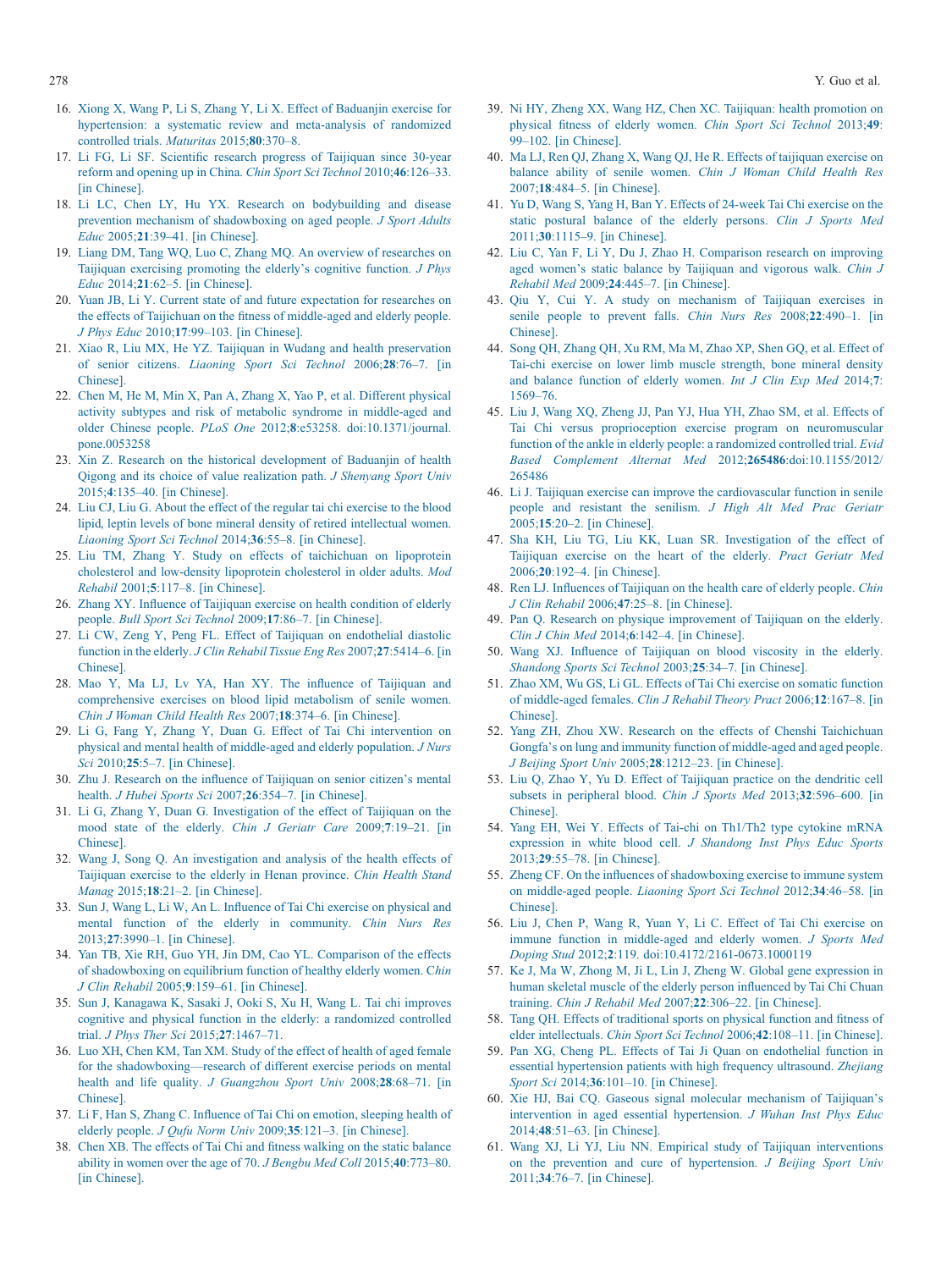Traditional Chinese sports and physical activity 279

- <span id="page-9-0"></span>62. [Xie YL, Cheng JY, Zhou ZH, Wang JY. Effect of Taijiquan exercise on](http://refhub.elsevier.com/S2095-2546(16)30052-7/sr0315) [hyperlipidemia in middle aged and older people.](http://refhub.elsevier.com/S2095-2546(16)30052-7/sr0315) *Chin J Gen Pract* 2011;**9**[:245–6. \[in Chinese\].](http://refhub.elsevier.com/S2095-2546(16)30052-7/sr0315)
- <span id="page-9-1"></span>63. [Song Q, Yuan Y, Jiao C, Zhu X. Curative effect of Tai Chi exercise in](http://refhub.elsevier.com/S2095-2546(16)30052-7/sr0320) [combination with auricular plaster therapy on improving obesity patient](http://refhub.elsevier.com/S2095-2546(16)30052-7/sr0320) [with secondary hyperlipidemia.](http://refhub.elsevier.com/S2095-2546(16)30052-7/sr0320) *Int J Clin Exp Med* 2015;**8**:21386–92. [in [Chinese\].](http://refhub.elsevier.com/S2095-2546(16)30052-7/sr0320)
- <span id="page-9-2"></span>64. [Yao CD, Li F, Ma YB. Effects of shadow boxing on rehabilitation](http://refhub.elsevier.com/S2095-2546(16)30052-7/sr0325) [in patients with chronic heart failure.](http://refhub.elsevier.com/S2095-2546(16)30052-7/sr0325) *Chin J Cardiovasc Rehabil* 2010;**19**[:364–6. \[in Chinese\].](http://refhub.elsevier.com/S2095-2546(16)30052-7/sr0325)
- <span id="page-9-3"></span>65. [Du S, Xing B, Wang C, Ding L, Yang F, Liu Z, et al. The effects of](http://refhub.elsevier.com/S2095-2546(16)30052-7/sr0330) [Taijiquan practice on the BODE and SGRQ patients.](http://refhub.elsevier.com/S2095-2546(16)30052-7/sr0330) *Chin J Sports Med* 2013;**32**[:403–19. \[in Chinese\].](http://refhub.elsevier.com/S2095-2546(16)30052-7/sr0330)
- <span id="page-9-4"></span>66. [Yao YP. Effect of tai chi chuan on chronic obstructive pulmonary disease.](http://refhub.elsevier.com/S2095-2546(16)30052-7/sr0335) *[Clin J Rehabil Theory Pract](http://refhub.elsevier.com/S2095-2546(16)30052-7/sr0335)* 2004;**10**:439–40. [in Chinese].
- <span id="page-9-5"></span>67. [Li Q, Fang W, Liu C. The effect of taijiquan combined with respiratory](http://refhub.elsevier.com/S2095-2546(16)30052-7/sr0340) [exercise training on rehabilitation of patients with stable chronic](http://refhub.elsevier.com/S2095-2546(16)30052-7/sr0340) [obstructive pulmonary disease \(COPD\).](http://refhub.elsevier.com/S2095-2546(16)30052-7/sr0340) *J Rehabil Med* 2012;**27**:825–8. [\[in Chinese\].](http://refhub.elsevier.com/S2095-2546(16)30052-7/sr0340)
- <span id="page-9-6"></span>68. [Sa P. Effect of Taijiquan exercise on the nitrogen monoxide and blood](http://refhub.elsevier.com/S2095-2546(16)30052-7/sr0345) [lipid of elder patients with atherosclerosis.](http://refhub.elsevier.com/S2095-2546(16)30052-7/sr0345) *J Clin Rehabil Tissue Eng Res* 2007;**11**[:6832–4. \[in Chinese\].](http://refhub.elsevier.com/S2095-2546(16)30052-7/sr0345)
- <span id="page-9-7"></span>69. [Shi ZM, Wen HP, Liu FR, Yao CX. The effects of Tai Chi on the renal and](http://refhub.elsevier.com/S2095-2546(16)30052-7/sr0350) [cardiac functions of patients with chronic kidney and cardiovascular](http://refhub.elsevier.com/S2095-2546(16)30052-7/sr0350) diseases. *[J Phys Ther Sci](http://refhub.elsevier.com/S2095-2546(16)30052-7/sr0350)* 2014;**26**:1733–6.
- <span id="page-9-8"></span>70. [Wang H, Yu B, Chen W, Lu Y, Yu D. Simplified Tai Chi resistance](http://refhub.elsevier.com/S2095-2546(16)30052-7/sr0355) [training versus traditional Tai Chi in slowing bone loss in postmenopausal](http://refhub.elsevier.com/S2095-2546(16)30052-7/sr0355) women. *[Evid Based Complement Alternat Med](http://refhub.elsevier.com/S2095-2546(16)30052-7/sr0355)* 2015;**2015**:379451. [doi:10.1155/2015/379451](http://refhub.elsevier.com/S2095-2546(16)30052-7/sr0355)
- <span id="page-9-9"></span>71. [Wang H, Yu B, Lu Y. Effects of different kinds of Taijiquan on choice](http://refhub.elsevier.com/S2095-2546(16)30052-7/sr0360) [stepping reaction time in postmenopausal women.](http://refhub.elsevier.com/S2095-2546(16)30052-7/sr0360) *Chin J Rehabil Med* 2015;**30**[:1135–9. \[in Chinese\].](http://refhub.elsevier.com/S2095-2546(16)30052-7/sr0360)
- <span id="page-9-10"></span>72. [Yu D, Wang H, Xie Y, Chen W, Yu B, Lu Y. Tai Chi bone-building](http://refhub.elsevier.com/S2095-2546(16)30052-7/sr0365) [exercise effect on bone mineral density of postmenopausal women.](http://refhub.elsevier.com/S2095-2546(16)30052-7/sr0365) *J Shanghai Univ Sport* 2014;**38**[:101–4. \[in Chinese\].](http://refhub.elsevier.com/S2095-2546(16)30052-7/sr0365)
- <span id="page-9-11"></span>73. [Song H. Effects of Taijiquan exercise on bone density and bone](http://refhub.elsevier.com/S2095-2546(16)30052-7/sr0370) [metabolism of primary osteoporosis sufferers.](http://refhub.elsevier.com/S2095-2546(16)30052-7/sr0370) *J Phys Educ* 2008;**15**[:106–8. \[in Chinese\].](http://refhub.elsevier.com/S2095-2546(16)30052-7/sr0370)
- <span id="page-9-12"></span>74. [Wang J, Cao Y. Effect of Tai Chi exercise on plasma neuropeptideY of old](http://refhub.elsevier.com/S2095-2546(16)30052-7/sr0375) [obese type 2 diabetes mellitus.](http://refhub.elsevier.com/S2095-2546(16)30052-7/sr0375) *J Sports Sci* 2003;**24**:67–72. [in Chinese].
- <span id="page-9-13"></span>75. [Liu J, Chen P, Wang R, Yuan Y, Wang X, Li C. Effect of Tai Chi on](http://refhub.elsevier.com/S2095-2546(16)30052-7/sr0380) [mononuclear cell functions in patients with non-small cell lung cancer.](http://refhub.elsevier.com/S2095-2546(16)30052-7/sr0380) *[BMC Complement Altern Med](http://refhub.elsevier.com/S2095-2546(16)30052-7/sr0380)* 2015;**15**:1–8.
- <span id="page-9-14"></span>76. [Song QH, Shen GQ, Xu RM, Zhang QH, Ma M, Guo YH, et al. Effect of](http://refhub.elsevier.com/S2095-2546(16)30052-7/sr0385) [Tai Chi exercise on the physical and mental health of the elder patients](http://refhub.elsevier.com/S2095-2546(16)30052-7/sr0385) suffered from anxiety disorder. *[Int J Physiol Pathophysiol Pharmacol](http://refhub.elsevier.com/S2095-2546(16)30052-7/sr0385)* 2014;**6**[:55–60.](http://refhub.elsevier.com/S2095-2546(16)30052-7/sr0385)
- <span id="page-9-15"></span>77. [Zhou Y, Liang L, Hong L, Li J. About the convalescent influence of](http://refhub.elsevier.com/S2095-2546(16)30052-7/sr0390) [24-pattern shadowboxing to the patients with chronic functional](http://refhub.elsevier.com/S2095-2546(16)30052-7/sr0390) constipation. *[Liaoning Sport Sci Technol](http://refhub.elsevier.com/S2095-2546(16)30052-7/sr0390)* 2015;**37**:52–8. [in Chinese].
- <span id="page-9-16"></span>78. [Ru L, Zhang B. Study of the influence of the fitness Qigong-wuqinxi for](http://refhub.elsevier.com/S2095-2546(16)30052-7/sr0395) [the blood lipid and physiology of the elder.](http://refhub.elsevier.com/S2095-2546(16)30052-7/sr0395) *J Gansu Lianhe Univ* 2013;**27**[:75–8. \[in Chinese\].](http://refhub.elsevier.com/S2095-2546(16)30052-7/sr0395)
- <span id="page-9-21"></span>79. [Su YF, Liu XD. Effect of fitness Qigong, Yijinjing on physical function](http://refhub.elsevier.com/S2095-2546(16)30052-7/sr0400) [and blood lipid of the elder people.](http://refhub.elsevier.com/S2095-2546(16)30052-7/sr0400) *J Nanjing Inst Phys Educ* 2012;**11**[:27–9. \[in Chinese\].](http://refhub.elsevier.com/S2095-2546(16)30052-7/sr0400)
- 80. [Sun G, Chao F, Wang AL. Influence of fitness Qigong \(Baduanjin\) on](http://refhub.elsevier.com/S2095-2546(16)30052-7/sr0405) [blood lipid and physiological function of the elder male people.](http://refhub.elsevier.com/S2095-2546(16)30052-7/sr0405) *Chin Sport Sci Technol* 2008;**44**[:81–4. \[in Chinese\].](http://refhub.elsevier.com/S2095-2546(16)30052-7/sr0405)
- <span id="page-9-17"></span>81. [Liu XD, Jin HZ. Effect of fitness Qigong \(Yijinjing\) on blood lipid and](http://refhub.elsevier.com/S2095-2546(16)30052-7/sr0410) [free radical metabolism of the elderly women.](http://refhub.elsevier.com/S2095-2546(16)30052-7/sr0410) *Chin J Tradit Complement Med Pharm* 2010;**25**[:1480–2. \[in Chinese\].](http://refhub.elsevier.com/S2095-2546(16)30052-7/sr0410)
- <span id="page-9-18"></span>82. [Zhang CH, Ma HY. The influence of four fitness Qigongs' exercise on](http://refhub.elsevier.com/S2095-2546(16)30052-7/sr0415) [emotional health of senior citizens.](http://refhub.elsevier.com/S2095-2546(16)30052-7/sr0415) *Chin J Clin Psychol* 2011;**19**:407–10. [\[in Chinese\].](http://refhub.elsevier.com/S2095-2546(16)30052-7/sr0415)
- <span id="page-9-19"></span>83. [Liu XP, Wang Z, Wang ZY. Experimental study of mood improvement of](http://refhub.elsevier.com/S2095-2546(16)30052-7/sr0420) [middle aged women for health Qigong Mawangdui guided exercise.](http://refhub.elsevier.com/S2095-2546(16)30052-7/sr0420) *Chin Sport Sci Technol* 2010;**46**[:118–21. \[in Chinese\].](http://refhub.elsevier.com/S2095-2546(16)30052-7/sr0420)
- <span id="page-9-20"></span>84. [Tang QH, Xie XR. Research of the physical function and fitness of elder](http://refhub.elsevier.com/S2095-2546(16)30052-7/sr0425) [intellectuals by health Qigong Baduanjin.](http://refhub.elsevier.com/S2095-2546(16)30052-7/sr0425) *J Phys Educ Inst Shanxi Norm Univ* 2008;**23**[:142–4. \[in Chinese\].](http://refhub.elsevier.com/S2095-2546(16)30052-7/sr0425)
- <span id="page-9-22"></span>85. [Lv YL. Research on impacts of Qigong Baduanjin on balance ability of](http://refhub.elsevier.com/S2095-2546(16)30052-7/sr0430) old people. *[J Luoyang Inst Sci Technol](http://refhub.elsevier.com/S2095-2546(16)30052-7/sr0430)* 2013;**28**:91–6. [in Chinese].
- 86. [Hu G, Gu KO. Effects of Qigong eight section brocade exercise on](http://refhub.elsevier.com/S2095-2546(16)30052-7/sr0435) [quality of life of the elderly in distract.](http://refhub.elsevier.com/S2095-2546(16)30052-7/sr0435) *Med Soc* 2014;**27**:74–6. [in [Chinese\].](http://refhub.elsevier.com/S2095-2546(16)30052-7/sr0435)
- <span id="page-9-23"></span>87. [Zhang W, Zhong ZB, Wu QH, Chen XF, Wang SY, Zhang Y. A research](http://refhub.elsevier.com/S2095-2546(16)30052-7/sr0440) [on health Qigong Yi Jin Jing for slowing down intelligence decline of the](http://refhub.elsevier.com/S2095-2546(16)30052-7/sr0440) aged. *[Chin J Behav Med Sci](http://refhub.elsevier.com/S2095-2546(16)30052-7/sr0440)* 2006;**15**:827–8. [in Chinese].
- 88. [Xue WS. The effect of health Qigong Ba Duan Jin on cardiopulmonary](http://refhub.elsevier.com/S2095-2546(16)30052-7/sr0445) [function of aged people.](http://refhub.elsevier.com/S2095-2546(16)30052-7/sr0445) *J Bohai Univ* 2013;**34**:431–4. [in Chinese].
- <span id="page-9-24"></span>89. [Bian B, Pan H, Feng Y. Impacts of Qigong-Wuqinxi exercise on](http://refhub.elsevier.com/S2095-2546(16)30052-7/sr0450) [cardiovascular function of middle aged and elder person.](http://refhub.elsevier.com/S2095-2546(16)30052-7/sr0450) *J Guangzhou [Univ Tradit Chin Med](http://refhub.elsevier.com/S2095-2546(16)30052-7/sr0450)* 2013;**30**:26–9. [in Chinese].
- <span id="page-9-25"></span>90. [Zhang Y, Li C, Zhou L, He Y, Zhang G, Bai H. Research of health care](http://refhub.elsevier.com/S2095-2546(16)30052-7/sr0455) [Qigong on cardiac and cerebral vessel of middle and elder people.](http://refhub.elsevier.com/S2095-2546(16)30052-7/sr0455) *Chin Sport Sci Technol* 2006;**2**[:98–101. \[in Chinese\].](http://refhub.elsevier.com/S2095-2546(16)30052-7/sr0455)
- <span id="page-9-26"></span>91. [Duan L. Correlational research on the effect of Wuqinxi exercise on](http://refhub.elsevier.com/S2095-2546(16)30052-7/sr0460) [antioxidant capacity and intestine lactobacillus of old people.](http://refhub.elsevier.com/S2095-2546(16)30052-7/sr0460) *Chin Sport Sci Technol* 2012;**2**[:112–6. \[in Chinese\].](http://refhub.elsevier.com/S2095-2546(16)30052-7/sr0460)
- <span id="page-9-27"></span>92. [Yu D, Wu J. Effects of exercising building up Qigong-Wuqinxi on](http://refhub.elsevier.com/S2095-2546(16)30052-7/sr0465) [middle aged and old peoples NK cell activity.](http://refhub.elsevier.com/S2095-2546(16)30052-7/sr0465) *J Shanghai Univ Sport* 2008;**32**[:56–8. \[in Chinese\].](http://refhub.elsevier.com/S2095-2546(16)30052-7/sr0465)
- <span id="page-9-28"></span>93. [Feng Y, Zhong G, Qui W, Wei J, Zhao Z, Jing C, et al. The effect of fitness](http://refhub.elsevier.com/S2095-2546(16)30052-7/sr0470) [Qigong Yijinjing on immunity function of the elder.](http://refhub.elsevier.com/S2095-2546(16)30052-7/sr0470) *J Jilin Inst Phys Educ* 2013;**29**[:68–70. \[in Chinese\].](http://refhub.elsevier.com/S2095-2546(16)30052-7/sr0470)
- 94. [Miao FS, Li Y, Liu XY. Research on effects of fitness qigong yijinjing on](http://refhub.elsevier.com/S2095-2546(16)30052-7/sr0475) [serum immunoglobulin \(Ig\) and complement activities.](http://refhub.elsevier.com/S2095-2546(16)30052-7/sr0475) *J Liaoning Norm Univ* 2009;**32**[:258–60. \[in Chinese\].](http://refhub.elsevier.com/S2095-2546(16)30052-7/sr0475)
- <span id="page-9-29"></span>95. [Wang F, Yang Y, Joon Y. Effects of aerobic exercise and qigong on](http://refhub.elsevier.com/S2095-2546(16)30052-7/sr0480) [immune function of elderly females.](http://refhub.elsevier.com/S2095-2546(16)30052-7/sr0480) *J Wuhan Inst Phys Educ* 2006;**7**[:47–50. \[in Chinese\].](http://refhub.elsevier.com/S2095-2546(16)30052-7/sr0480)
- <span id="page-9-30"></span>96. [Jiao RY, Zhong GL, Pan HS, Feng YC, Xu JY, Zhao ZM, et al. The](http://refhub.elsevier.com/S2095-2546(16)30052-7/sr0485) [influence of fitness Qigong Baduanjin on erythrocyte function of the](http://refhub.elsevier.com/S2095-2546(16)30052-7/sr0485) elderly. *[Fujian Sports Sci Technol](http://refhub.elsevier.com/S2095-2546(16)30052-7/sr0485)* 2013;**32**:25–7. [in Chinese].
- <span id="page-9-31"></span>97. [Pan HS, Feng YC. Clinical observation of rehabilitation therapy with](http://refhub.elsevier.com/S2095-2546(16)30052-7/sr0490) [health Qigong Ba Duan Jin on grade 1 hypertension of old patients.](http://refhub.elsevier.com/S2095-2546(16)30052-7/sr0490) *J [Nanjing Inst Phys Educ](http://refhub.elsevier.com/S2095-2546(16)30052-7/sr0490)* 2010;**9**:4–6. [in Chinese].
- 98. [Yang M, Huang LS, Yang XD, Zhuang JY, Lu YM. Research on the](http://refhub.elsevier.com/S2095-2546(16)30052-7/sr0495) [intervention effect on people with borderline hypotension in community](http://refhub.elsevier.com/S2095-2546(16)30052-7/sr0495) [by Baduanjin and health education.](http://refhub.elsevier.com/S2095-2546(16)30052-7/sr0495) *Chin Manipul Rehabil Med* 2013;**4**[:130–3. \[in Chinese\].](http://refhub.elsevier.com/S2095-2546(16)30052-7/sr0495)
- <span id="page-9-32"></span>99. [Zheng L, Chen QY, Chen F, Mei LJ, Zheng JX. The influence of ba duan](http://refhub.elsevier.com/S2095-2546(16)30052-7/sr0500) [jin exercise on vascular endothelium function in old patients with](http://refhub.elsevier.com/S2095-2546(16)30052-7/sr0500) [hypertension grade 1.](http://refhub.elsevier.com/S2095-2546(16)30052-7/sr0500) *Chin J Rehabil Med* 2014;**29**:223–7. [in Chinese].
- <span id="page-9-33"></span>100. [Miao FS, Liu XY, Li Y, Wang XC. Effect of fitness Qigong Baduanjin on](http://refhub.elsevier.com/S2095-2546(16)30052-7/sr0505) [plasma lipid and lipoprotein metabolism of patients with hyperlipidemia.](http://refhub.elsevier.com/S2095-2546(16)30052-7/sr0505) *[J Shandong Inst Phys Educ Sports](http://refhub.elsevier.com/S2095-2546(16)30052-7/sr0505)* 2009;**25**:46–8. [in Chinese].
- <span id="page-9-34"></span>101. [Li XH. Effect of Qigong, Baduanjin on endothelium-dependent arterial](http://refhub.elsevier.com/S2095-2546(16)30052-7/sr0510) [dilation of Type 2 diabetes.](http://refhub.elsevier.com/S2095-2546(16)30052-7/sr0510) *J Shenyang Sport Univ* 2009;**28**:50–5. [in [Chinese\].](http://refhub.elsevier.com/S2095-2546(16)30052-7/sr0510)
- <span id="page-9-35"></span>102. [Zhu H, Zhang N, Ji C. Influence of Baduanjin on mild cognitive](http://refhub.elsevier.com/S2095-2546(16)30052-7/sr0515) [impairment in elderly diabetic patients.](http://refhub.elsevier.com/S2095-2546(16)30052-7/sr0515) *Chin J Pract Nurs* 2009;**31**[:1202–4. \[in Chinese\].](http://refhub.elsevier.com/S2095-2546(16)30052-7/sr0515)
- <span id="page-9-36"></span>103. [Lin XL, Chen JW, Zhang GQ, Zhao JY, Tang C. Effects of eight sections](http://refhub.elsevier.com/S2095-2546(16)30052-7/sr0520) [brocade Ba Duan Jin on quality of life for patients after coronary artery](http://refhub.elsevier.com/S2095-2546(16)30052-7/sr0520) bypass grafting. *J Nurs* 2012;**19**[:63–7. \[in Chinese\].](http://refhub.elsevier.com/S2095-2546(16)30052-7/sr0520)
- <span id="page-9-37"></span>104. [Miao F, Wang M. Research of fitness Qigong on menopause female's](http://refhub.elsevier.com/S2095-2546(16)30052-7/sr0525) [bone mineral density and bone metabolism.](http://refhub.elsevier.com/S2095-2546(16)30052-7/sr0525) *J Jilin Inst Phys Educ* 2012;**28**[:107–9. \[in Chinese\].](http://refhub.elsevier.com/S2095-2546(16)30052-7/sr0525)
- <span id="page-9-38"></span>105. [Xu T, Mao Z. Relationships between Chinese northeast Yangge exercise](http://refhub.elsevier.com/S2095-2546(16)30052-7/sr0530) [and self-esteem, life satisfaction, and mood states of senior citizens.](http://refhub.elsevier.com/S2095-2546(16)30052-7/sr0530) *J Beijing Sport Univ* 2013;**10**[:82–7. \[in Chinese\].](http://refhub.elsevier.com/S2095-2546(16)30052-7/sr0530)
- <span id="page-9-39"></span>106. [Luo D, Li L, Li YH, Zhou T, Tao ZH, Xie W, et al. The impact of different](http://refhub.elsevier.com/S2095-2546(16)30052-7/sr0535) [sports on the physical and mental health of elderly.](http://refhub.elsevier.com/S2095-2546(16)30052-7/sr0535) *Mod Nurse* 2012;**8**[:1–4. \[in Chinese\].](http://refhub.elsevier.com/S2095-2546(16)30052-7/sr0535)